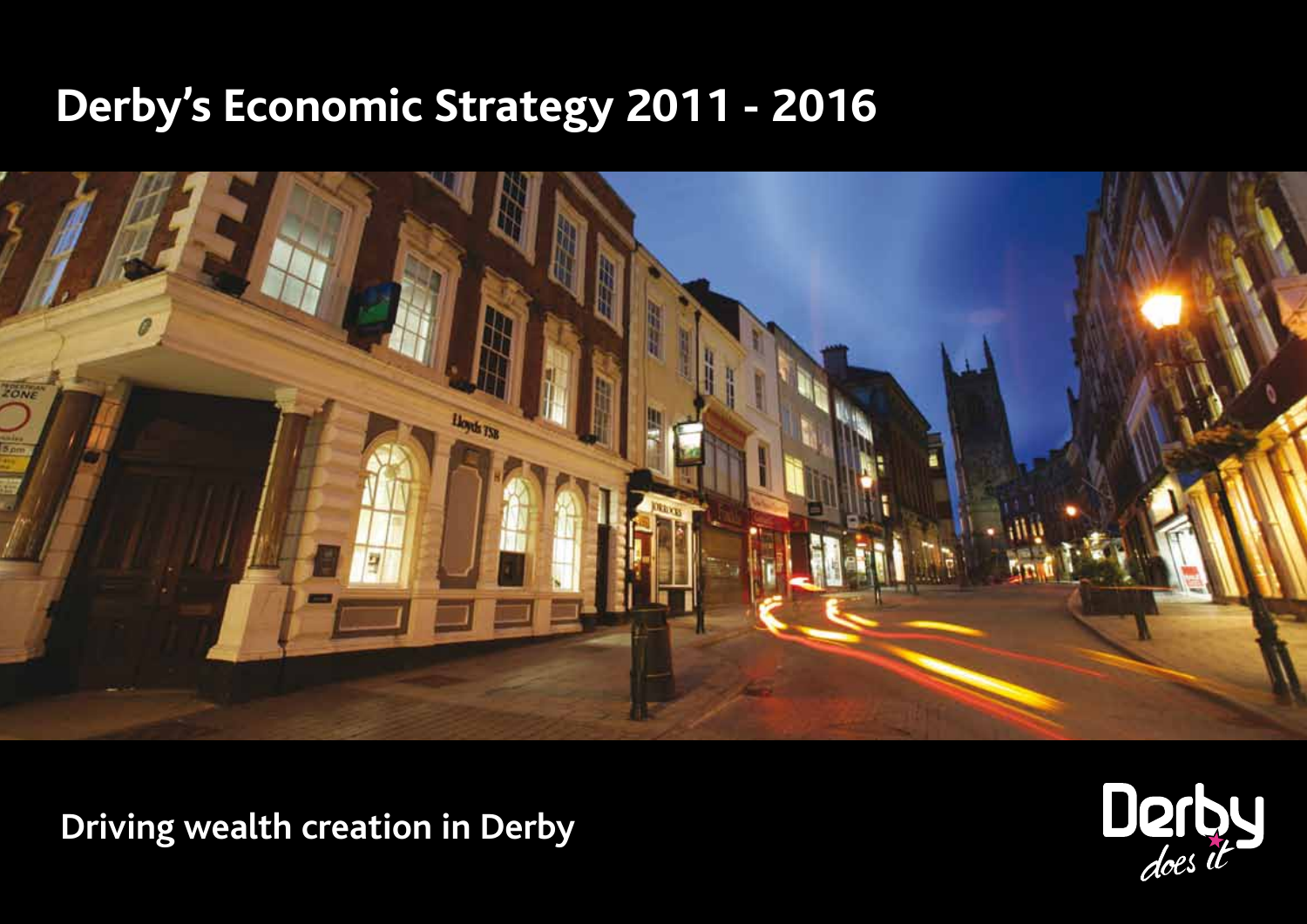### **Contents**

| <b>FOREWORD</b>                                                                                           | 3  |
|-----------------------------------------------------------------------------------------------------------|----|
| <b>EXECUTIVE SUMMARY</b>                                                                                  | 4  |
| <b>1. INTRODUCTION</b>                                                                                    | 5  |
| <b>Strategic Context</b><br><b>Funding Context</b><br>Partnership Context                                 |    |
| <b>2. DERBY'S ECONOMIC BASELINE</b>                                                                       | 10 |
| Recent History<br>Derby in 2011<br>Strengths, Weaknesses, Opportunities and Threats of<br>Derby's Economy |    |
| <b>3. DERBY'S ECONOMIC STRATEGY</b>                                                                       | 12 |
| Vision for Derby in 2016<br><b>Strategic Drivers</b><br>Key Objectives                                    |    |
| <b>4. CREATING A CULTURE WHERE</b><br><b>ENTERPRISE THRIVES</b>                                           | 14 |
| Context                                                                                                   |    |
| Issues & Interventions<br>Performance Indicators                                                          |    |
| <b>5. ENSURING WORKFORCE SKILLS</b><br><b>MATCH BUSINESS NEEDS</b>                                        | 17 |
| Context                                                                                                   |    |
| Issues and Interventions<br>Performance Indicators                                                        |    |

| <b>6. MAXIMISING QUALITY OF LIFE</b>                                            | 19 |
|---------------------------------------------------------------------------------|----|
| Context<br><b>Issues and Interventions</b><br>Performance Indicators            |    |
| <b>7. DELIVERY OF THE STRATEGY</b>                                              | 23 |
| Diagram 1 – Relationship between the<br><b>Derby Plan and Economic Strategy</b> |    |
| <b>Diagram 2 - Partnership Priorities</b>                                       |    |
| Diagram 3 – SWOT Analysis of Derby's<br>Economy                                 | 11 |
| Diagram 4 - Derby's Economic Strategy                                           | 13 |
| <b>Diagram 5 - Delivery Arrangements</b>                                        | 23 |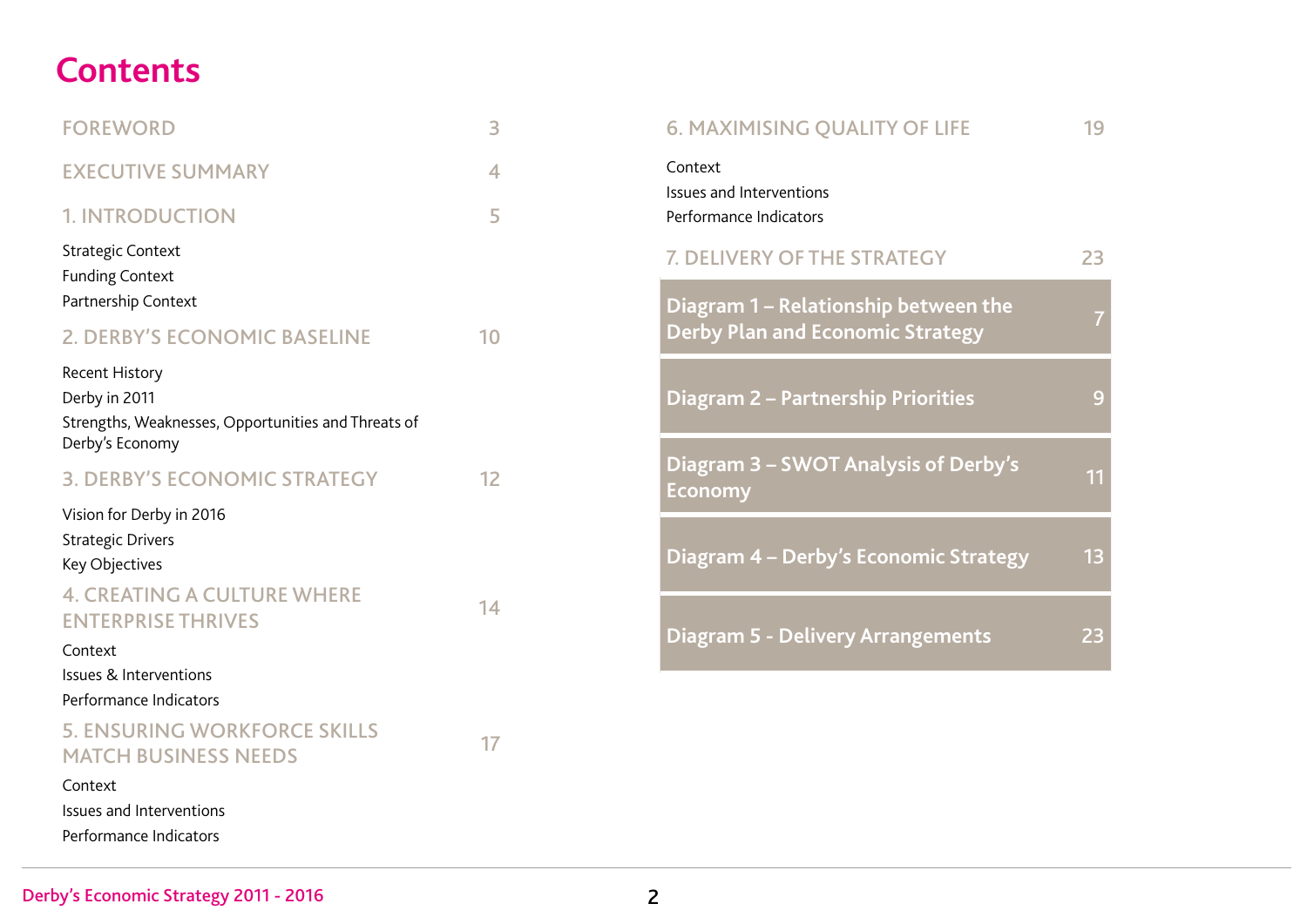### **Foreword**

Derby's exceptional industrial heritage, strengths in engineering innovation and world-class brands have helped to maintain a vibrant local economy that punches well above its weight on a whole range of economic indicators. Over the past decade, Derby has created 6,100 new jobs, witnessed average wages rise above all areas of the country outside London and the south east and benefitted from hundreds of millions of pounds of investment. Derby has the sixth highest value of goods and services produced per head (gross value added) in England, second highest of any local authority area outside the south east. Our retail core has been transformed; we have a flourishing commercial area at Pride Park and there is renewed interest in the city from inward investors. However, no city can afford to become complacent and stand still. Significant challenges lie ahead for Derby.

The UK is slowly emerging from the worst recession in a generation and uncertainty prevails about the full impact of public spending cuts right down to the local level. Derby is competing in a global economy and our businesses face a fight to stay ahead of the game. Persistent low skill levels and high rates of worklessness are holding back some of our communities. The wealth that the city creates could be driving our progress even more effectively.

To ensure Derby's economy remains vibrant and competitive and everyone in Derby benefits from the wealth we create, partners will need to work even closer together and more creatively. We need to facilitate the conditions that will encourage growth in private sector employment over the next decade. This will involve measures to further diversify our economy, to comprehensively embed innovation and a culture of enterprise, to uplift skills, especially within our most deprived communities, and to create a quality of life of which we can all be proud.

We firmly believe that this Strategy will put us on the right path to achieve these goals. It follows the collation of extensive evidence on the performance of the economy, in depth research and widespread consultation over the last 12 months. To realise our ambitious vision and achieve our jobs growth target will require the full support of, and concerted efforts within, the public, private and voluntary sector. Fortunately Derby is a city where partnership is more than just a sentiment.

We commend this strategy to you.

June 2011



Peter Richardson Chair, Derby Renaissance Board



Cllr Philip Hickson JP Leader of Derby City Council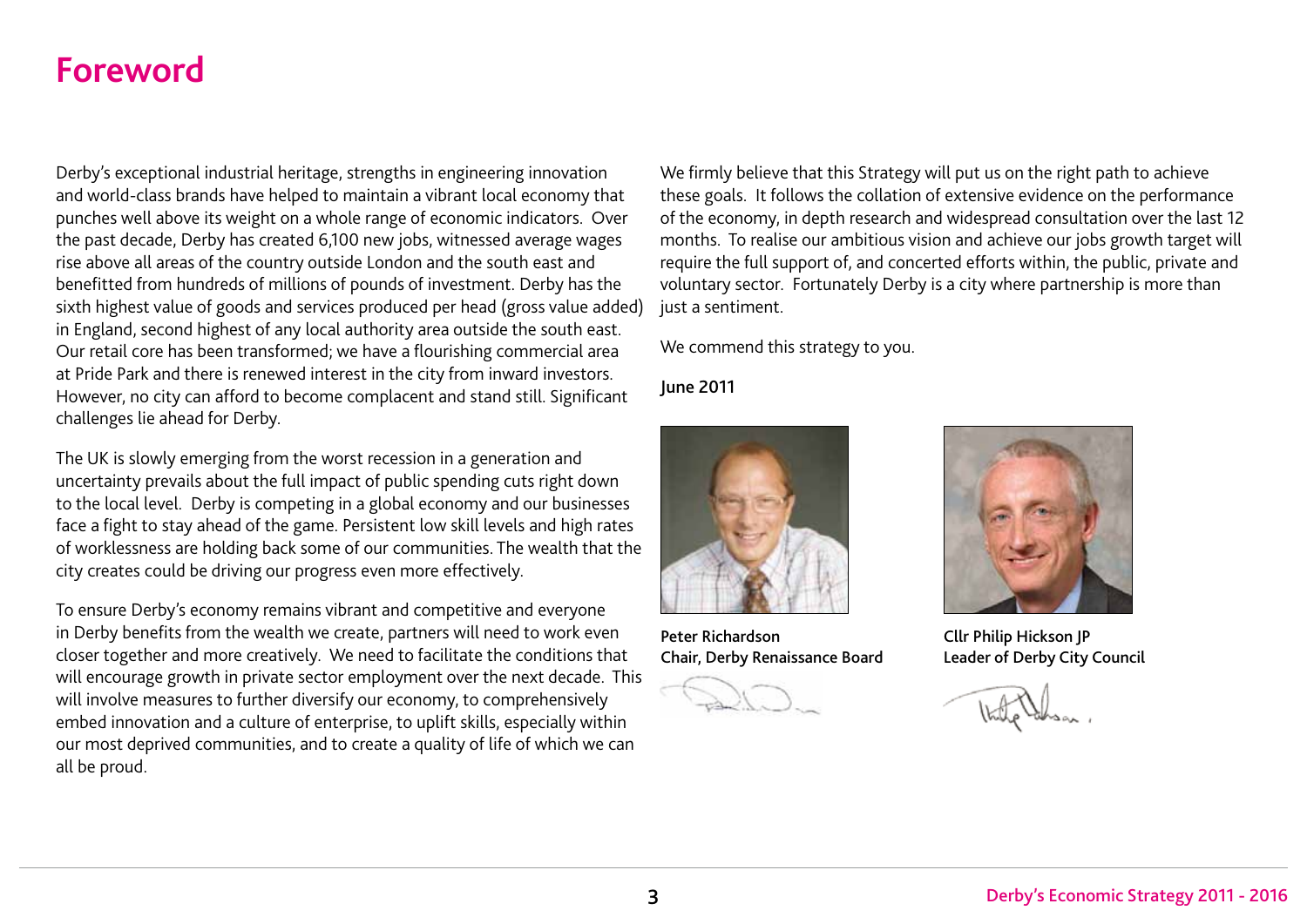### **Executive summary**

The evidence suggests that Derby's economy has performed well over recent years with some impressive headlines: Derby is the UK leader in advanced manufacturing employment and has the highest wage levels outside of London & the south east. However, significant challenges still need to be addressed. Pockets of deprivation, serious skills gaps, market failure and infrastructure deficiencies all need to be tackled to achieve a prosperous economy. Furthermore, a period of sustained contraction in public sector finances coincides with the UK's gradual emergence from a world recession.

The reduction in national and regional regeneration funding and a radical slimming down throughout the public sector means there is a completely different landscape to work within. Derby and Derbyshire, Nottingham and Nottinghamshire have formed a Local Enterprise Partnership that will develop an economic strategy for this geographical area. A new, holistic, citywide strategy - The Derby Plan - has been prepared by Derby City Partnership.

The Derby Plan vision is: "Derby is a city that is passionate about progress." The plan identifies that Derby is home to world-leading brands including Rolls-Royce, Bombardier, Westfield and Citibank, with a strong hi-tech economy that is set to grow. Plans are in place to make the city centre more attractive to residents, visitors and investors and with low levels of crime, cultural events and festivals throughout the year, strong heritage and easy access to stunning national parks.

The Derby Plan has six outcome statements to describe the city in 2026 and the economic outcome statement is: **"In 2026 all people in Derby will enjoy a thriving sustainable economy."**

This Economic Strategy and associated delivery plans seek to achieve the economic outcome identified in The Derby Plan and will substantially shape the strategic context for the Local Enterprise Partnership. This strategy has been produced by the Derby Renaissance Board (DRB), which has emerged from the former City Growth **Executive** 

A key target of this Strategy is to create 5,700 new jobs by 2016. This equates to over 1,100 net additional jobs each year. To put this into context, in the period 1998 to 2008 Derby generated 610 net additional jobs a year. However, half of these jobs were created in the public sector and over the next five years employment and spending in the public sector are anticipated to decline significantly.

To achieve a sustained growth in net new jobs, the DRB has identified three themes – or drivers - that are the focus of this Strategy:

- **1. Creating A Culture Where Enterprise Thrives**
- **2. Ensuring Workforce Skills Match Business Needs**
- **3. Maximising Quality Of Life.**

**Delivery Plans** have been prepared for each of these three drivers, which will focus the attention of three partnership delivery groups that feed into the DRB. **Performance Measures** have been identified against which progress will be judged.

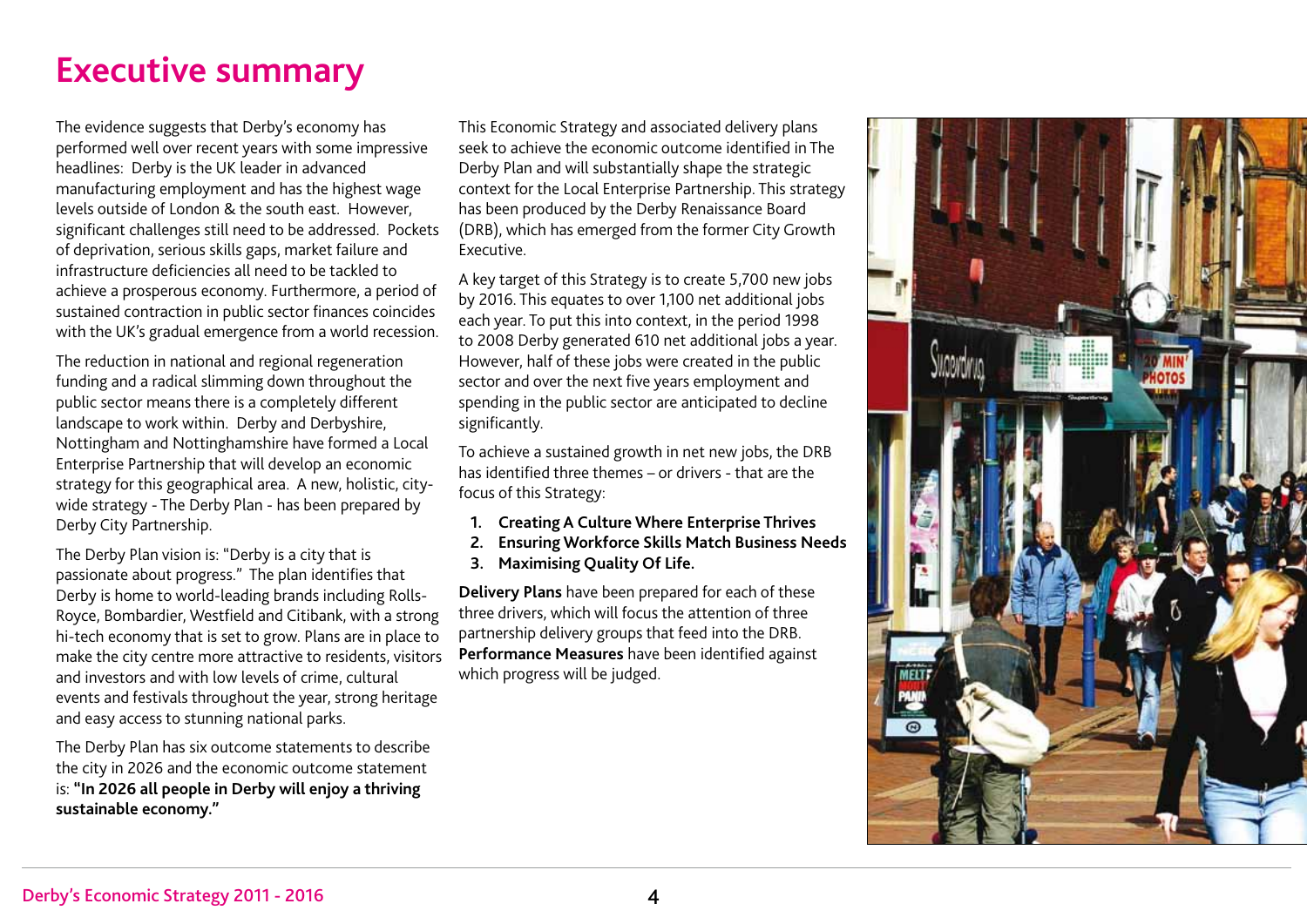

### **Introduction**

This Strategy has been produced by the Derby Renaissance Board to provide the framework within which the city, its residents and businesses can prosper and realise their potential. It demonstrates how the efforts of all partners will need to be focused to create new jobs and sustain economic growth over the next five years.

This document is the result of extensive evidence gathering and consultation with a wide variety of partners throughout 2010. It has been produced by the DRB to provide the framework to guide the activities and investment plans of partners seeking to further improve the economic performance of the city.

The significant milestones that have contributed to the production of this Strategy are:

- Economic Prosperity Peer Challenge report (IDeA, December 2009)
- Planes, Trains and Automobiles report (URS, January 2010)
- Economic Futures Conference (June 2010)
- Derby's Local Economic Assessment (Derby City Council, December 2010)
- Shifting Gears report (Centre for Cities, October 2010)
- Enterprise Growth Strategy report (GVA Grimley, December 2010).

The document sets out a range of interventions under three broad themes or drivers. The long-term target is to create 5,700 net new jobs by 2016 (as a contribution to creating 16,000 between 2009 and 2023). A Delivery Plan for each driver identifies how resources will be used to realise this Strategy.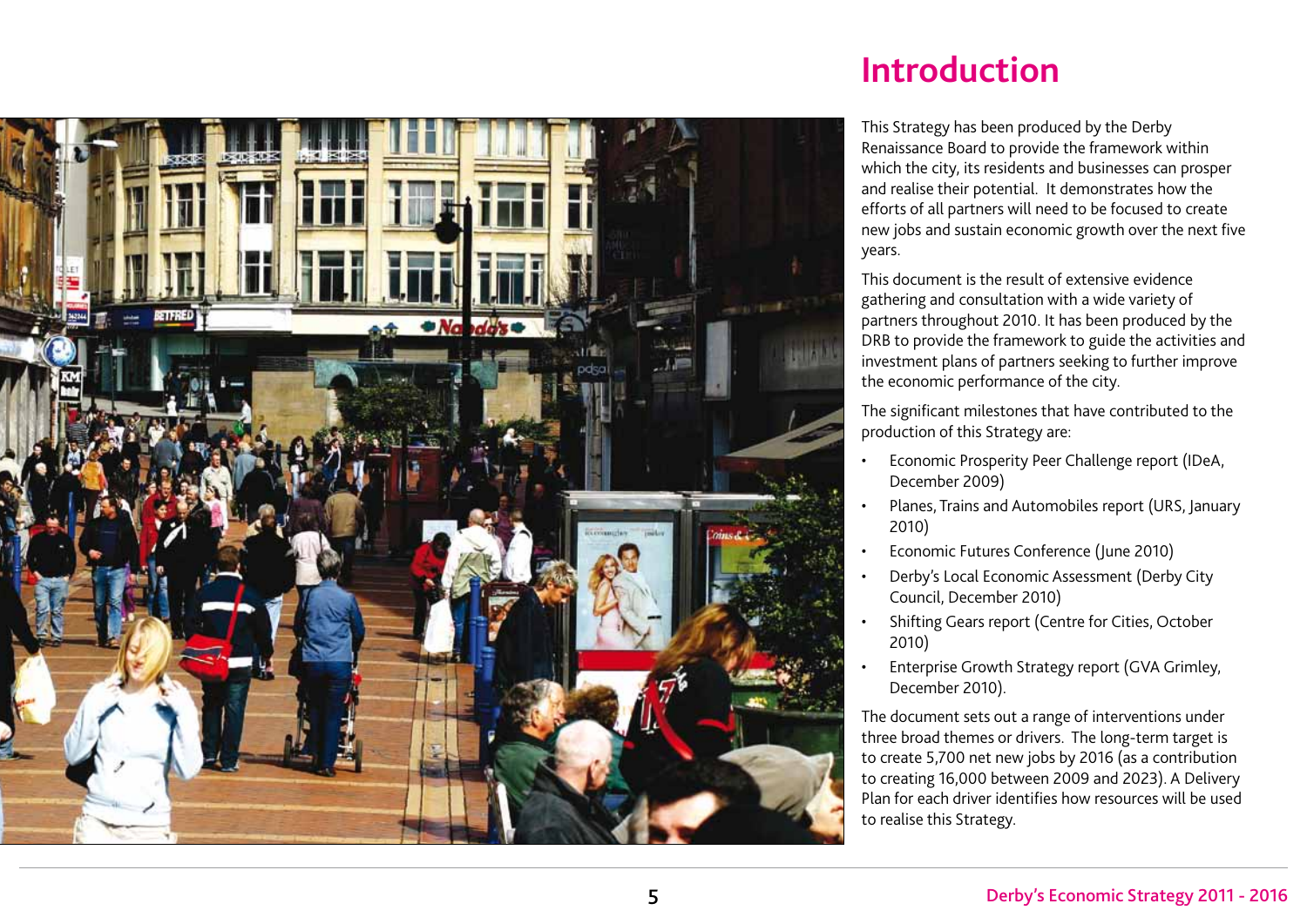### Strategic Context

Derby City Council published its Local Economic Assessment (LEA) in January 2011. The LEA provides the primary evidence base for this strategy. Recommendations from the 'Shifting Gears' report and the Enterprise Growth Strategy have helped to shape the priorities outlined in this document.

The Derby Plan was published in April 2011 as a result of extensive consultation with the community in Derby. The Derby Plan is the overarching strategy for the city and this contains a desired outcome of realising a thriving sustainable economy. This Strategy seeks to deliver this outcome, owned and overseen by the DRB. Progress against the Strategy's Delivery Plans will be overseen by the three DRB delivery boards and updated plans will be produced as required.

The Council continues to develop its Core Strategy as part of the Local Development Framework, which will provide the spatial context to the economic vision provided here. The Core Strategy is due for completion during 2012.

The Economic Strategy is complemented by a suite of other strategies, including the blueprint for the next phase of city centre development – the City Centre Regeneration Framework. Diagram 1 shows the relationships between The Derby Plan, the Economic Strategy and other strategies.

The Economic Strategy also contributes to the delivery of the national Strategy for Sustainable Growth<sup>1</sup>, which highlights the importance of a skilled workforce,

*1 Department for Business Innovation and Skills, Strategy for Sustainable Growth, July 2010 2 Department for Energy & Climate Change, The UK Low Carbon Transition Plan, 2010*

infrastructure investment and of encouraging entrepreneurialism. These are all key aims for Derby. We are committed to delivering the Government's aim of rebalancing the economy towards the private sector and will seek to build on the private sector jobs growth that the city has delivered in the past decade.

Alongside its growth agenda, the Government is committed to pursuing significant reductions in national energy use, as outlined in the Low Carbon Transition Plan2 which sets a target to deliver an 80% reduction in carbon emissions by 2050. The DRB is committed to pursuing a low carbon economy in Derby and to realising the environmental and economic opportunities associated with reducing energy usage. Our low-carbon ambitions will underpin each one of the indicators in this strategy.

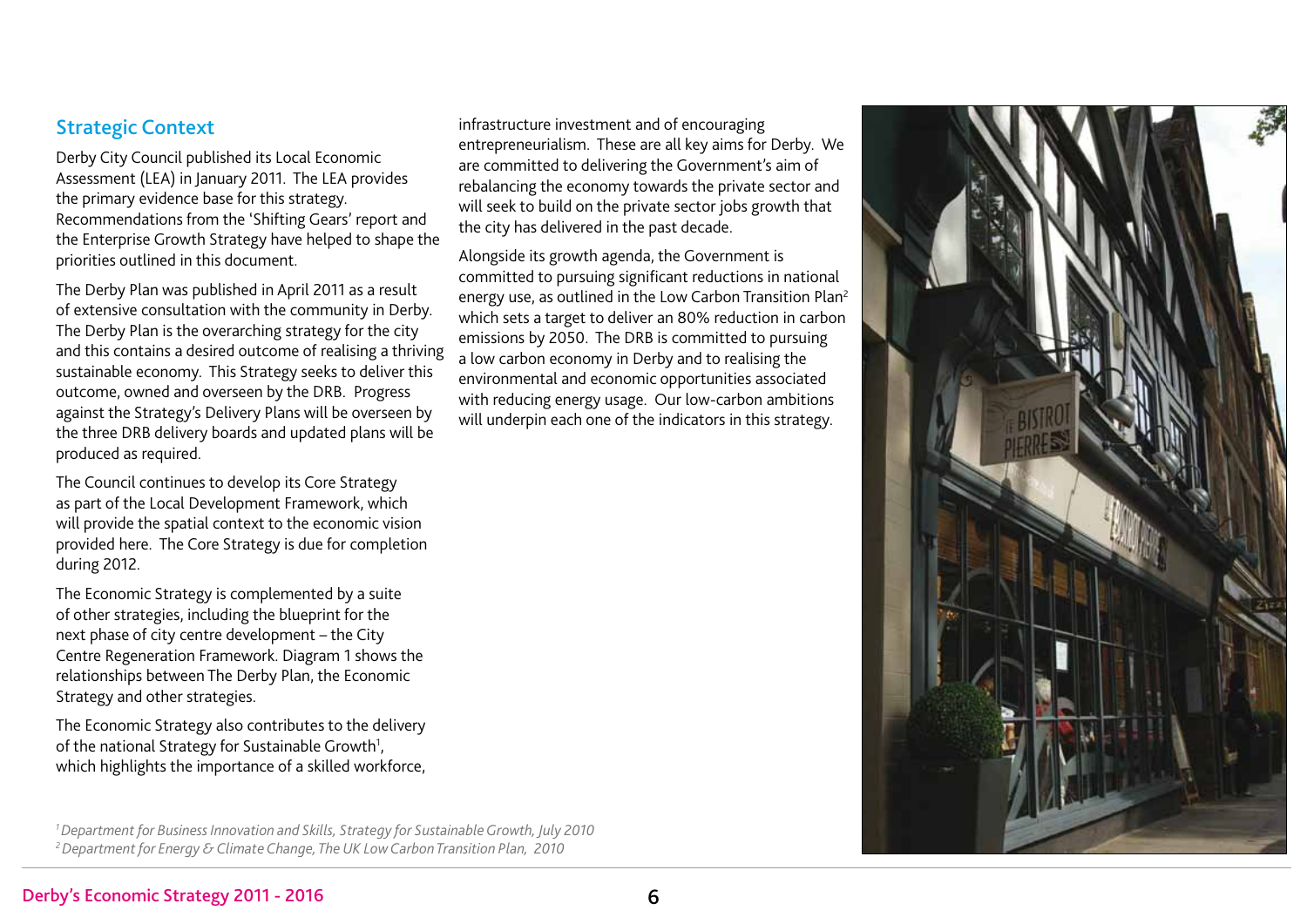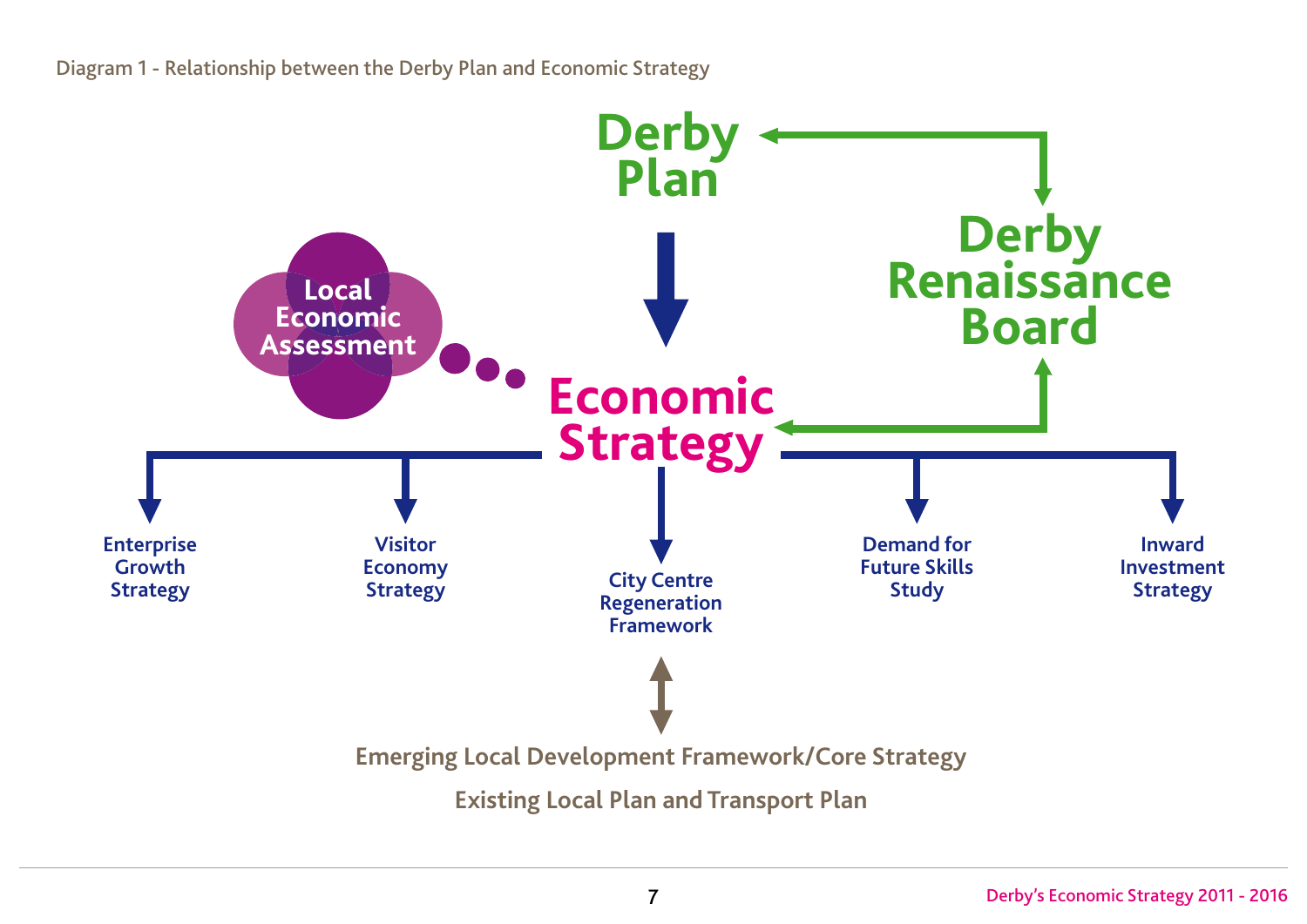### Funding Context

The Comprehensive Spending Review in November 2010 brought significant cuts to public funding throughout the UK. In Derby, the Council has had to find almost £30million of savings on its annual budgets from 2011/12 onwards with further reductions necessary for each of the next three financial years. All other public agencies are also subject to significant budget cuts. National and regional regeneration funding programmes have not been insulated from these cuts in the public purse. The demise of Regional Development Agencies and large-scale changes to Government Offices in each region have resulted in major changes, such as the loss of Single Programme funding for regeneration. In October 2010, the Coalition Government launched the Regional Growth Fund (RGF), which will be targeted at delivering private sector employment growth and helping to rebalance local economies that have suffered public sector job losses. Derby's Economic Strategy provides the framework for the development of RGF projects in the city and partners in Derby are engaged in the process of developing applications to the RGF. The European Regional Development Fund remains operational with Derby having an allocation of about £8.4million for the period 2011 – 13.

The Coalition Government has required devolution of decision-making to give local areas flexibility in how they raise, pool and spend resources. The Coalition Government has announced the introduction of a Tax Incremental Financing (TIF) scheme as a new method of promoting physical-led regeneration by financing projects on the basis of future tax revenues. Additionally, the Council has launched its Regeneration Fund aimed at kick starting physical development in the city centre through a variety of financial incentives to developers.

#### Partnership Context

In October 2010 the Derby, Derbyshire, Nottingham and Nottinghamshire Local Enterprise Partnership (the D2N2 LEP) was approved by the Government. The LEP provides strategic direction to the area while the DRB is responsible for delivery of economic regeneration in Derby. The LEP has identified joint priorities that are focused on the promotion of private sector led growth. As shown in Diagram 2, this Strategy fully aligns with these priorities and will complement the proposed direction of the LEP.

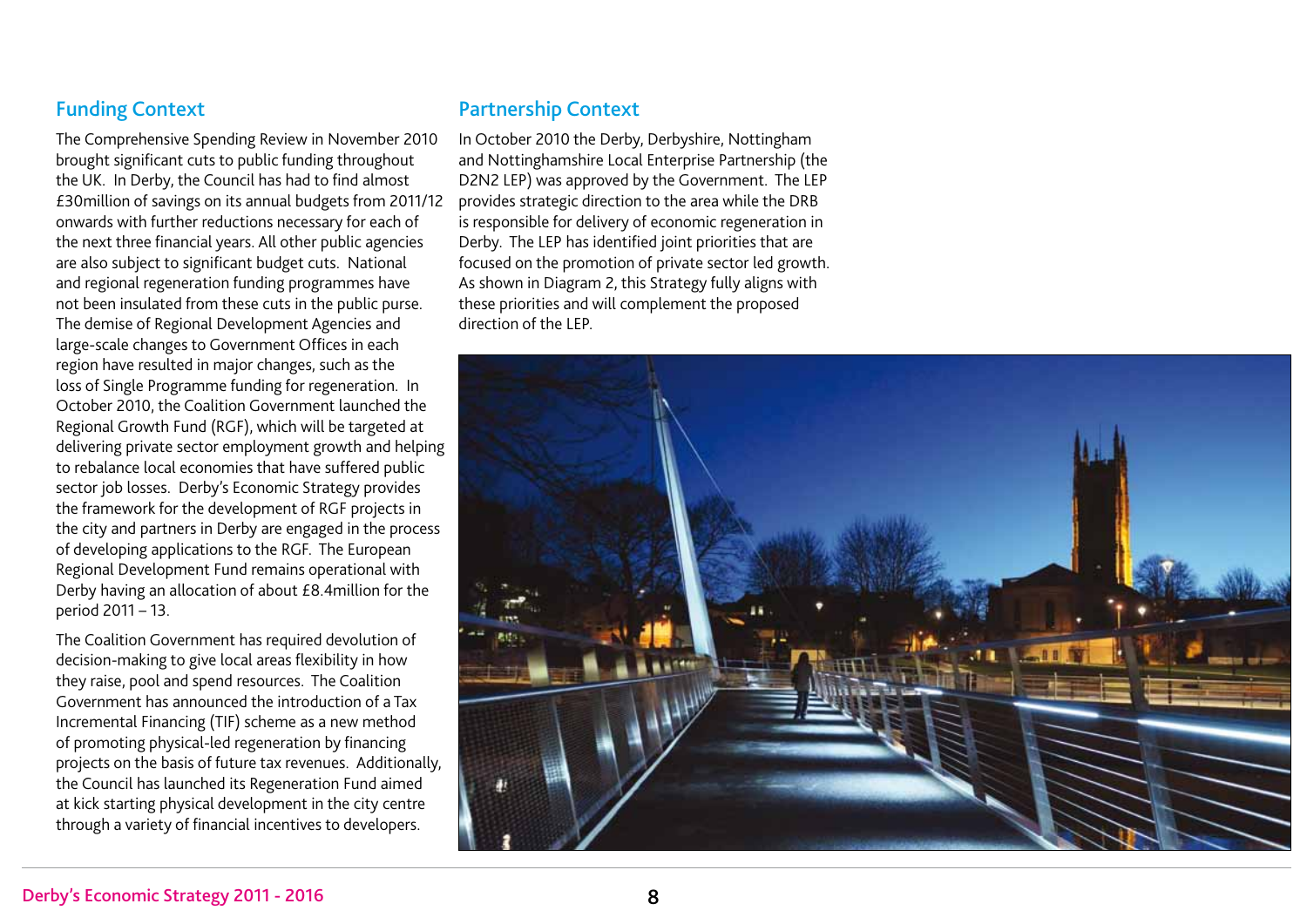

A new, overarching, city-wide strategy - The Derby Plan - has been prepared by Derby City Partnership. This Economic Strategy seeks to deliver the economic outcome of The Derby Plan and will substantially inform the strategic context for the Local Enterprise Partnership. This Strategy has been produced by the Derby Renaissance Board (DRB), which is the lead body for driving forward economic regeneration in the city.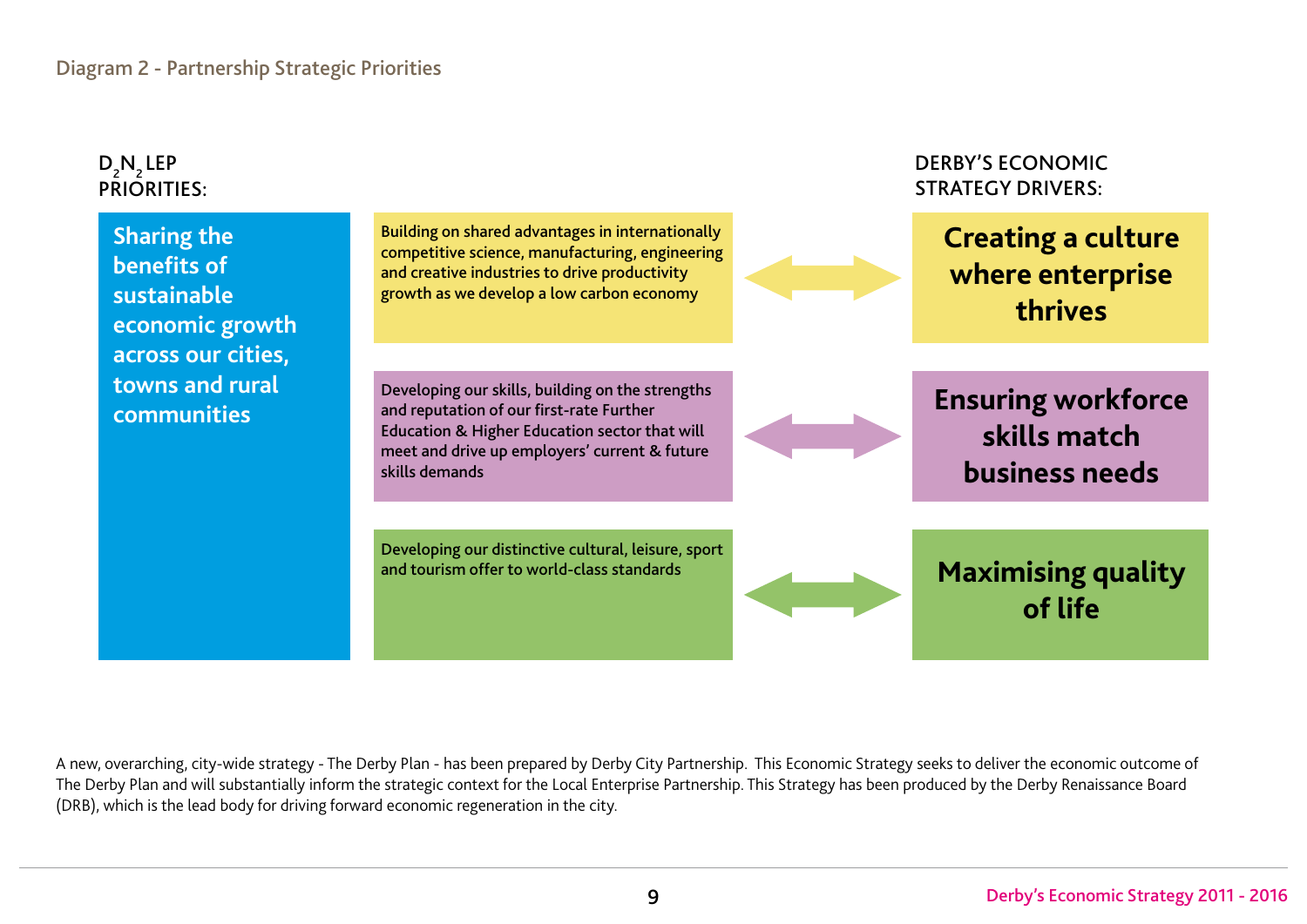### **Derby's economic baseline**

### Recent History

Derby has an estimated population of 244,100 and 77% of the working age population is economically active.

In the last 30 years, Derby's population has increased by around 12%, an estimated 26,000 people, compared to a national increase of around 10%. During that time, employment levels in the city have followed national trends with overall numbers of jobs increasing significantly, mainly attributable to the rapid expansion in public sector employment. Employment in the city during the mid 20th-Century was focused around manufacturing but in recent decades the city has developed a more balanced economy with significant employment in the service sector and a large public sector presence.

During the period 1998 to 2008, Derby's net additional job creation was 6,100. In line with national trends, employment growth was spread over a number of sectors, with 'real estate and business activities' adding 5,200 jobs. This was balanced out by extensive losses in the manufacturing sector, which was the largest source of job loss, shedding 4,200 jobs (3.5% of Derby's 2008 workforce). However, this decline was less than half the national rate, suggesting that Derby's strong industrial heritage has helped to make local firms more resilient. Since 1990, the number of people on Job Seekers Allowance fell steadily in Derby from a high of 9% to a low of 2.3% in November 2007. The recession led to a rapid increase in claimants to 5% in February 2010 but the rest of 2010 saw these figures slowly decrease.

### Derby in 2011

Derby is a leading high-technology city with the highest concentration of advanced manufacturing employment of any city in Great Britain. Average earnings for people working in Derby are amongst the highest of any city outside London and the South East, and the city has consistently out-performed regional and national averages in terms of Gross Value Added<sup>3</sup> per head. Even with this impressive performance, the city faces significant challenges in tackling long-term worklessness, pockets of deprivation and skills deficiencies. A summary of the strengths, weaknesses, opportunities and threats can be seen in Diagram 3 below.

The latest figures indicate that employment in Derby is heavily weighted towards the public sector with nearly a third of jobs being in public administration and education. At the same time, one in five jobs in the city is in manufacturing, almost double the national average. The city is proud of being home to global companies such as Rolls-Royce and Bombardier, and will continue to support these firms as the cornerstone of the economy. However, to strengthen our private sector we also need to support the growth of new enterprise in Derby.

<sup>3</sup> Gross Value Added (GVA) is a measure of the value of goods and services produced in an area, industry or sector of an economy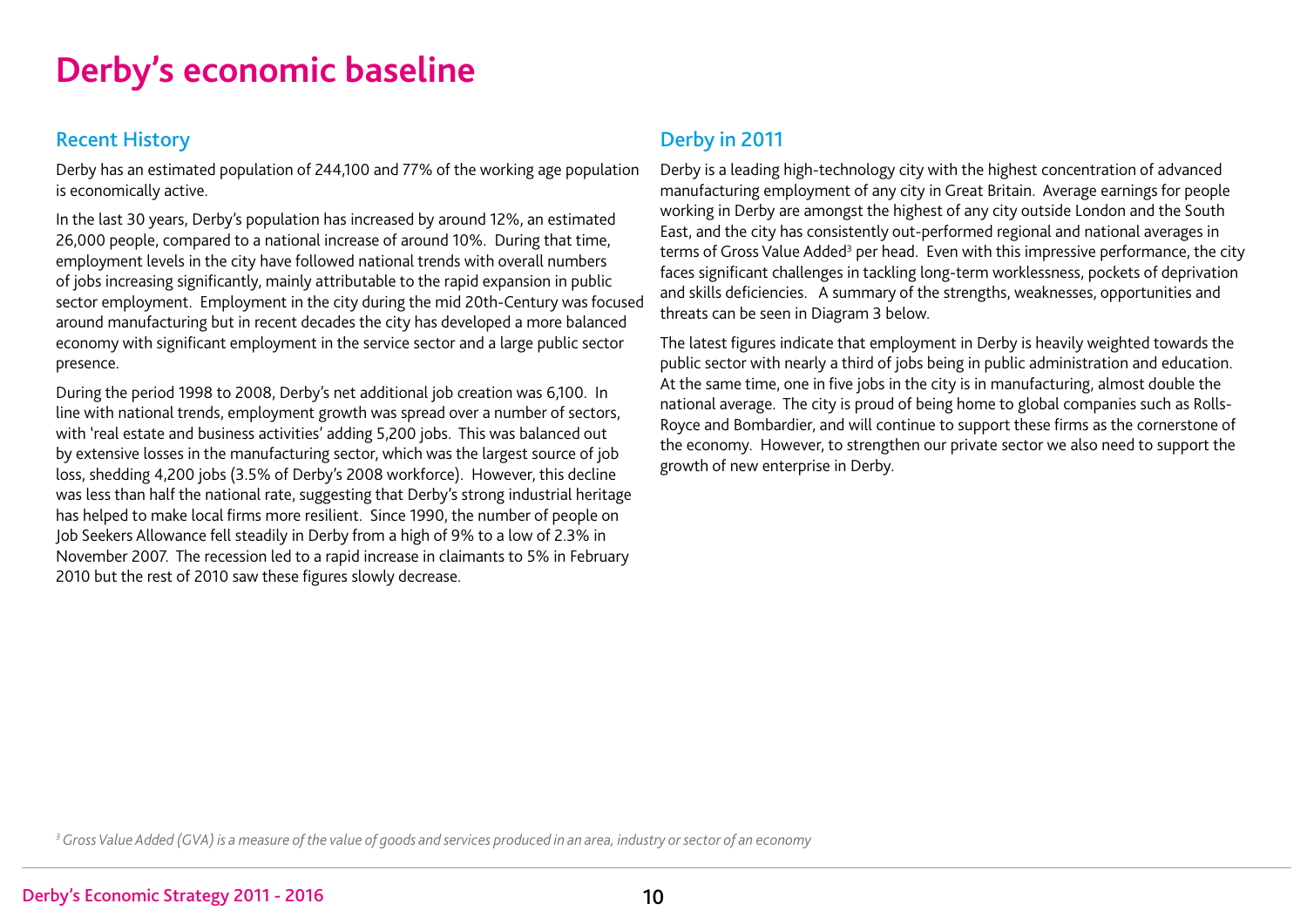| <b>Strengths</b>                                                                                                                                                                                                                                                                                                                                                                                                                                                                                                                                                                                                                                                                                                                                                                                                                                                                                        | <b>Weakness</b>                                                                                                                                                                                                                                                                                                                                                                                                                                                                                                                                                                                                                                                                                                                                                                                                        | <b>Opportunities</b>                                                                                                                                                                                                                                                                                                                                                                                                                                                                                                                                                                                                                                                                                                                                                            | <b>Threats</b>                                                                                                                                                                                                                                                                                                                                                                                                                                                                                                                                                                                                                                                                                                                      |
|---------------------------------------------------------------------------------------------------------------------------------------------------------------------------------------------------------------------------------------------------------------------------------------------------------------------------------------------------------------------------------------------------------------------------------------------------------------------------------------------------------------------------------------------------------------------------------------------------------------------------------------------------------------------------------------------------------------------------------------------------------------------------------------------------------------------------------------------------------------------------------------------------------|------------------------------------------------------------------------------------------------------------------------------------------------------------------------------------------------------------------------------------------------------------------------------------------------------------------------------------------------------------------------------------------------------------------------------------------------------------------------------------------------------------------------------------------------------------------------------------------------------------------------------------------------------------------------------------------------------------------------------------------------------------------------------------------------------------------------|---------------------------------------------------------------------------------------------------------------------------------------------------------------------------------------------------------------------------------------------------------------------------------------------------------------------------------------------------------------------------------------------------------------------------------------------------------------------------------------------------------------------------------------------------------------------------------------------------------------------------------------------------------------------------------------------------------------------------------------------------------------------------------|-------------------------------------------------------------------------------------------------------------------------------------------------------------------------------------------------------------------------------------------------------------------------------------------------------------------------------------------------------------------------------------------------------------------------------------------------------------------------------------------------------------------------------------------------------------------------------------------------------------------------------------------------------------------------------------------------------------------------------------|
| National leader in advanced<br>manufacturing employment (10% of<br>workforce)<br>Wealth-creating economy (GVA per<br>$\bullet$<br>head, 2007 - £23,167)<br>3,200 private sector jobs created in<br>$\bullet$<br>Derby over last 10 years<br>Presence of global firms such as<br>Rolls-Royce and Bombardier<br>Highest workplace salaries outside<br>of London (£31,785)<br>Multi million pound investments<br>$\bullet$<br>to bus and rail interchanges and<br>Connecting Derby Inner Ring Road<br>project<br>20 minutes from East Midlands<br>$\bullet$<br>Airport, One hour from international<br>hubs (Manchester and Birmingham)<br>East Midlands Airport is an<br>$\bullet$<br>international freight hub, handling<br>more than 40% of UK air freight<br>Multi-cultural community - 172<br>$\bullet$<br>languages spoken in the city<br>A younger than average<br>$\bullet$<br>demographic profile | Lower than average rate of business<br>registrations and self-employment<br>Difficult for new enterprise to<br>develop in well established sectors,<br>such as advanced manufacturing<br>University of Derby not presently<br>$\bullet$<br>well-placed to drive forward<br>innovation<br>Higher paid workers live and spend<br>outside the city<br>Lack of quality office space in city<br>centre<br>Higher than average number of<br>residents with no qualifications<br>(18%) and significant proportion<br>of employers reporting skills gaps<br>(22%)<br>Arboretum, Normanton and Sinfin<br>wards in bottom 6% nationally<br>according to Index of Multiple<br><b>Deprivation 2007</b><br>64% of workers use car to get to<br>work (and yet 55% of those who<br>work in Derby travel less than five<br>kilometres) | Forecast population increase of<br>19.5% in Derby City to 2030 with an<br>increase of about 16,000 in working-<br>age-population by 2023<br>Six million people live in 1 hour drive<br>time of Derby<br>Council committed to Regeneration<br>Fund to support physical<br>development in the city<br>National Skills Academy for Railway<br>$\ddot{\phantom{1}}$<br>Engineering based in Derby<br>The Silk Mill site and Darley Abbey<br>$\bullet$<br>Mills form the southern gateway to<br>a World Heritage Site<br>4% of businesses in 'green<br>$\bullet$<br>industries'<br>Need to reduce carbon emissions by<br>34% by 2020 (national target) and<br>by 80% by 2050<br>Regional Growth Fund, European<br>Regional Development Fund & Local<br><b>Enterprise Partnership</b> | Economic over-reliance on a handful<br>of the biggest businesses<br>Low levels of enterprise and<br>innovation<br>Manufacturing job losses equating<br>to 15% in 10 years - a continuing<br>trend?<br>Lack of quality housing offer to<br>attract highly-skilled employees<br>Public spending cuts - rail<br>sector particularly dependent on<br>Government spending<br>An increasing and ageing population<br>and emerging number of retiring<br>'baby-boomers'<br>Population and business growth<br>could lead to increased carbon<br>emissions<br>Increased risk of city centre flooding<br>Loss of big name brands in the city<br>centre<br>Reduction in regeneration budgets<br>and loss of economic development<br>programmes |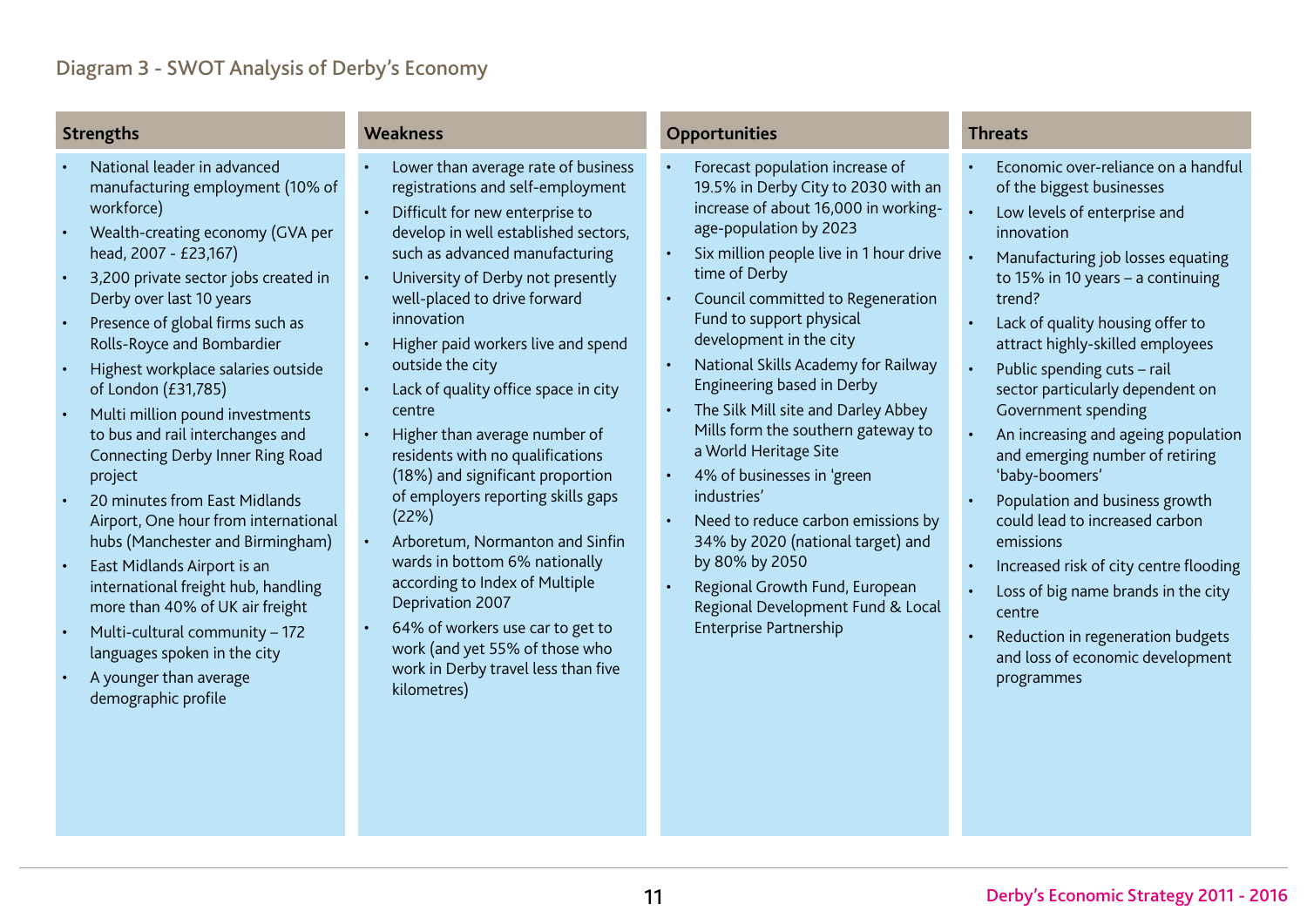# **Derby's economic strategy**

### Vision for Derby in 2016

The key challenge for Derby is to make sure that the local economy is driven by a strong private sector presence following the inevitable reduction in public sector employment. Adding to this challenge is the need to ensure that all of the city's residents have the opportunity to be engaged in the labour market. With the current uncertainty in the national economic climate, job creation and retention are the primary aims. Underpinning this Strategy is the long-term target of creating 16,000 net new jobs by 2023 (from a base year in 2009). In the lifetime of this Strategy (2011-16) we will work towards achieving an increase of 5,700 net new jobs. The need to tackle existing skills gaps within the workforce is of high importance to make sure that Derby remains a competitive and growing economy.

To rebalance the economy of Derby in favour of a strengthened private sector, a concerted effort is required in supporting enterprise to start, grow and thrive. In our drive for increased private sector employment, we are mindful of the Centre for Cities findings that the majority of new jobs will come from a small number of high growth firms4. In a changing environment of business support, Derby remains committed to achieving enterprise success. We will look to support the growth of all companies in the city and work with our partners to focus efforts on employment growth.

It is now widely considered that global oil production will 'peak' and go into sustained decline, with some commentators suggesting there is significant risk of this happening before 2020. What is certain is that fuel deficits and the end of cheap carbon will have extremely far-reaching social and economic consequences. These inevitable increases in energy costs will impact on all of our businesses. We will contribute significantly to the strength of the future economy if we make Derby businesses more resilient to increases in energy costs through, for example, adaptation methods and feed-in tariffs.

Throughout the development of this Strategy, there has been a great desire for Derby to be placed at the forefront of innovative ways of achieving economic growth without impacting negatively on the environment. Many firms in the city, such as Rolls-Royce, are already world leaders in the development of energy efficient technologies. There is great opportunity for the city to use the expertise it has within this field to embed new technology opportunities within other sectors and reduce energy use throughout the local economy. The DRB is committed to pursuing a low carbon economy in Derby and realising the environmental and economic opportunities associated with reducing energy use. Our low carbon ambitions will underpin each one of the indicators in this strategy.

### Strategic Drivers

The DRB has identified the crucial importance of creating net new jobs over the five year period of this strategy and beyond. This will be essential in line with expected increases in population but it also fits with the Government's drive to rebalance the economy towards the private sector. To realise our vision for a thriving, sustainable economy and to create private sector jobs, this strategy has adopted three distinct themes or drivers:

- Creating a culture where enterprise thrives
- Ensuring workforce skills match business needs
- Maximising quality of life

*<sup>4 &</sup>quot;Firm Intentions: Cities, Private Sector Jobs & the Coalition", Centre for Cities, September 2010*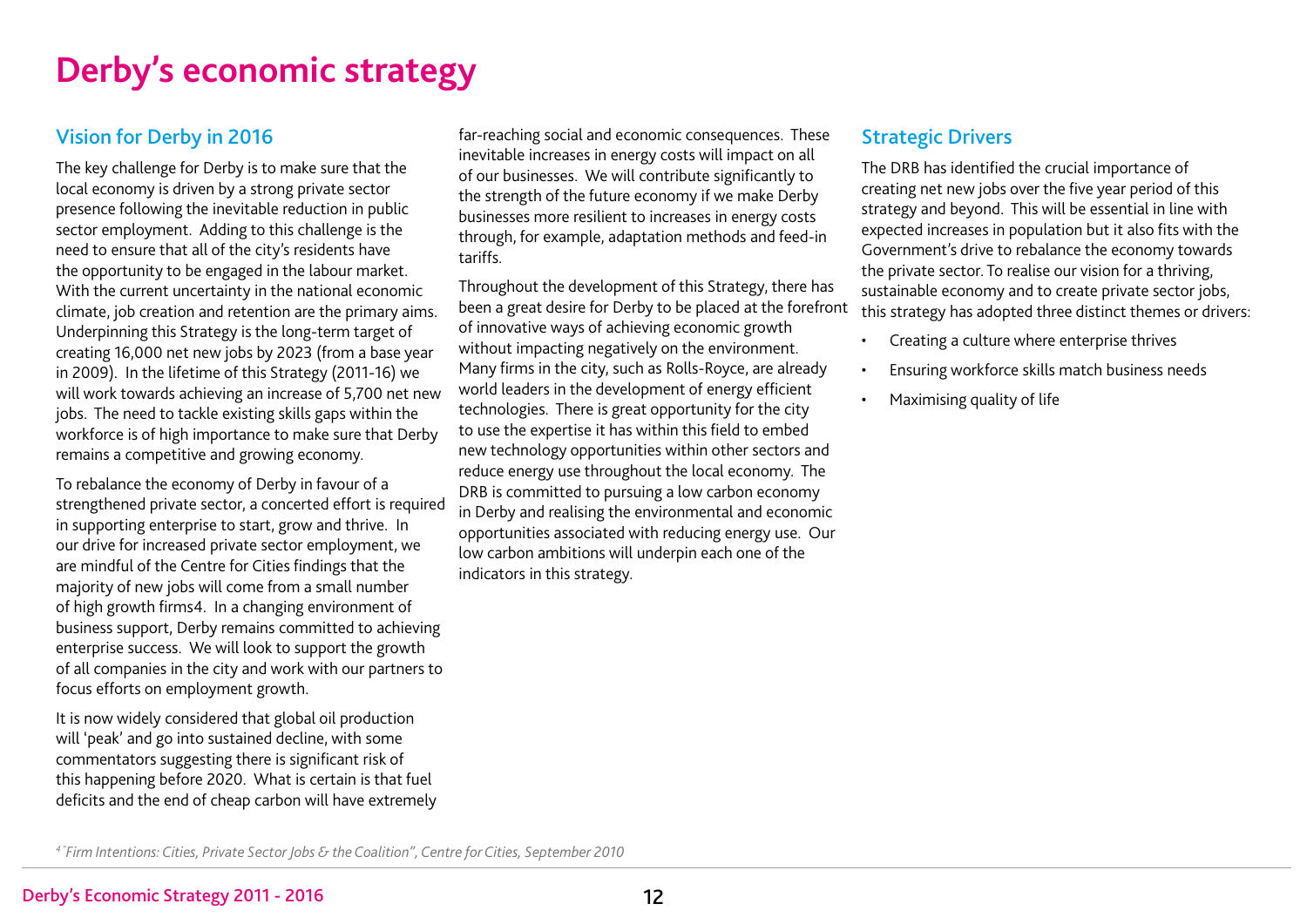### Diagram 4 - Derby's Economic Strategy

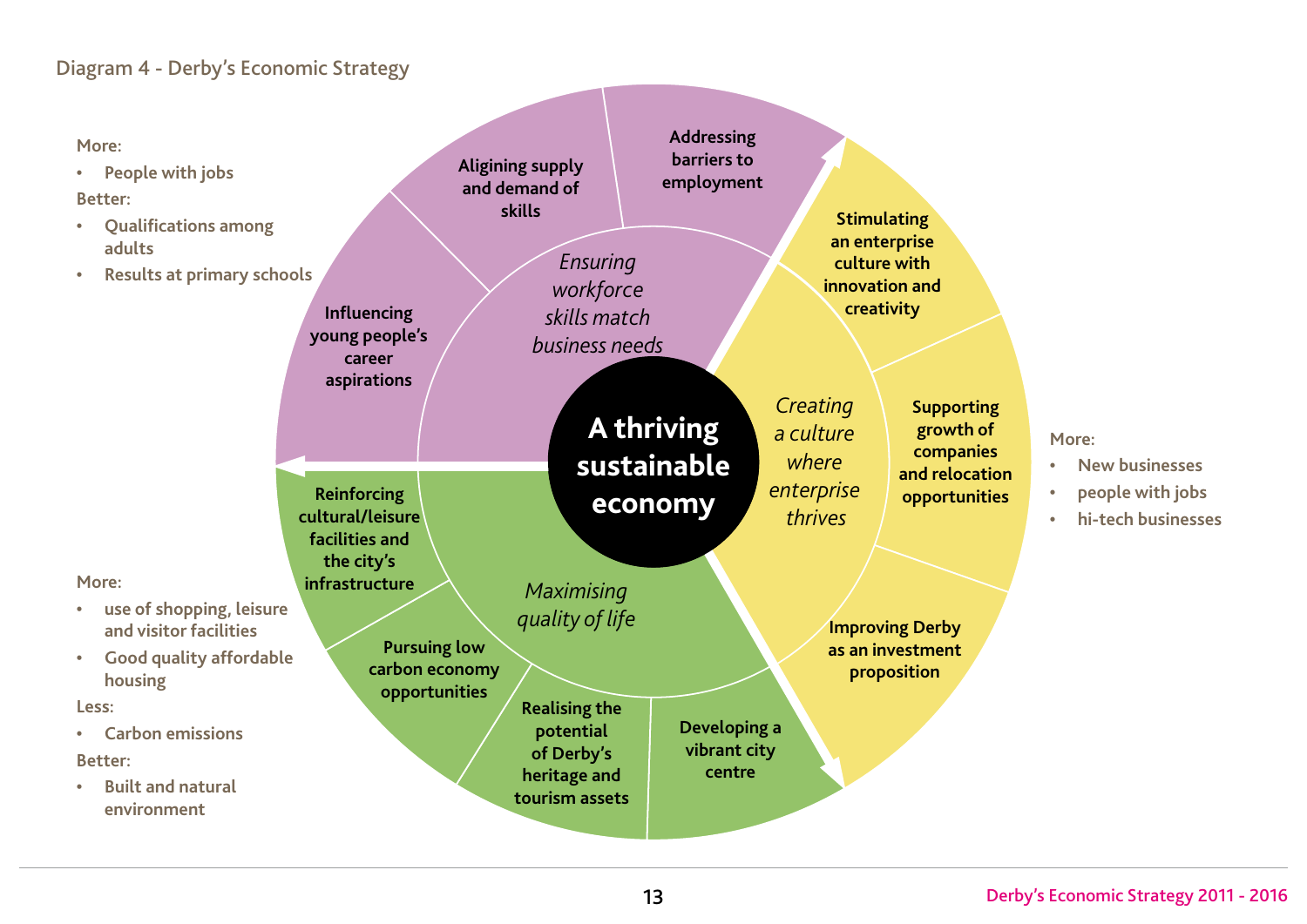# **Creating a culture where enterprise thrives**

#### **Context**

Evidence shows that Derby has been relatively poor at creating new enterprise and promoting entrepreneurialism. The self-employment rate in Derby has been consistently lower than regional and national averages over the last 10 years, with the gap actually widening over this period to reach a 3.7% difference by 2010. The VAT registration rate in Derby is also significantly lower than regional and national averages, and the gap also widened to 15 percentage points between 1998 and 2007.

This strategy seeks to create a culture where enterprise thrives by:

- stimulating an enterprise culture with innovation and creativity
- supporting growth of companies and relocation opportunities
- improving Derby as an investment proposition.

Success in these areas will help to produce future employment and productivity growth through a diversified and more robust business base.

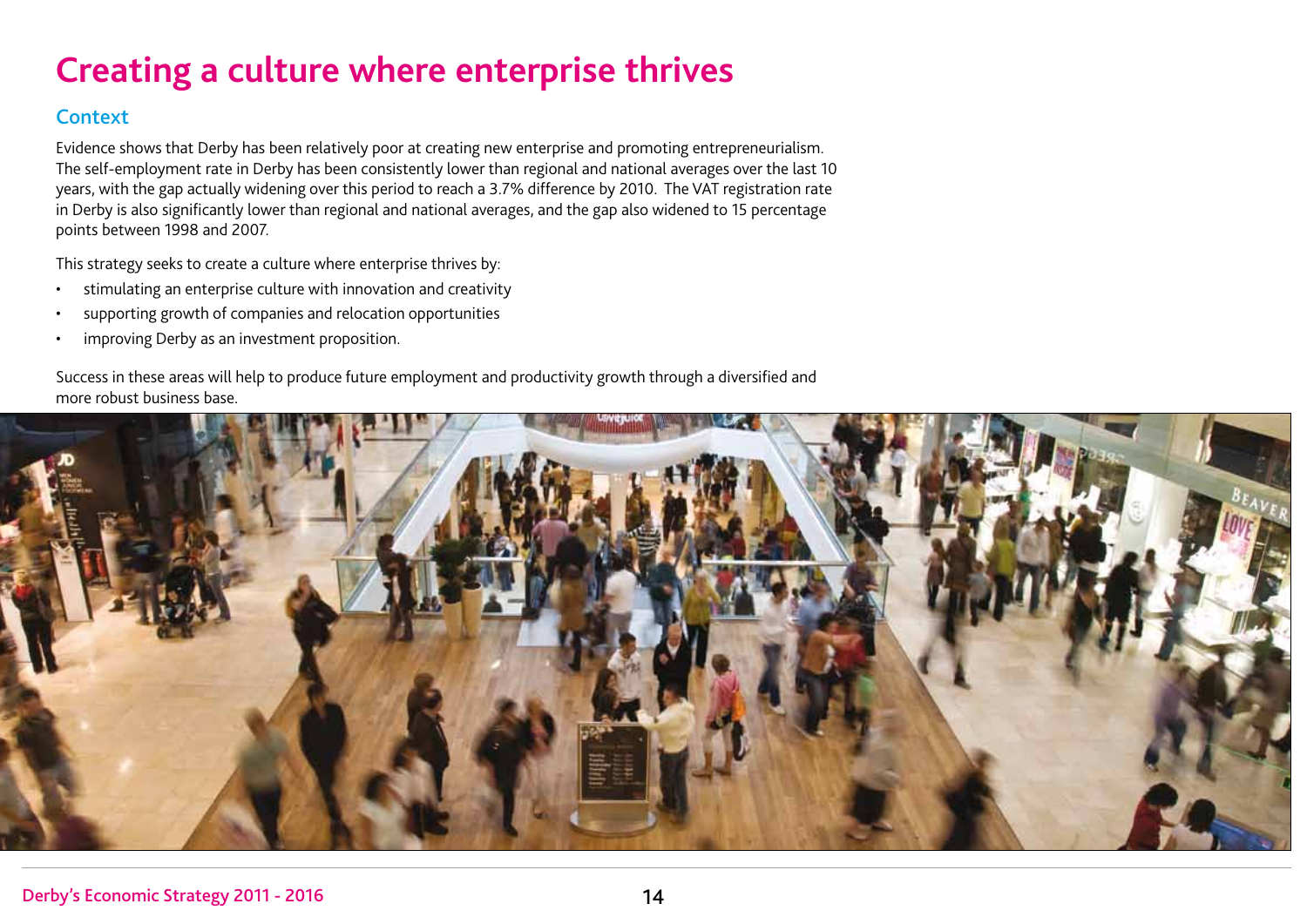| <b>Headline Issues</b>                                                                                        | How is the economy affected?                                                                                                                                                                                                                                                                                                                                                                                                                                                                                                                                                                                                                                                                                                                                                                                                                                                                                                             | <b>Interventions Required</b>                                                                                                                                                                                                                                                                                                                                                                                           |
|---------------------------------------------------------------------------------------------------------------|------------------------------------------------------------------------------------------------------------------------------------------------------------------------------------------------------------------------------------------------------------------------------------------------------------------------------------------------------------------------------------------------------------------------------------------------------------------------------------------------------------------------------------------------------------------------------------------------------------------------------------------------------------------------------------------------------------------------------------------------------------------------------------------------------------------------------------------------------------------------------------------------------------------------------------------|-------------------------------------------------------------------------------------------------------------------------------------------------------------------------------------------------------------------------------------------------------------------------------------------------------------------------------------------------------------------------------------------------------------------------|
|                                                                                                               |                                                                                                                                                                                                                                                                                                                                                                                                                                                                                                                                                                                                                                                                                                                                                                                                                                                                                                                                          |                                                                                                                                                                                                                                                                                                                                                                                                                         |
| Absence of<br>an enterprise<br>culture, low<br>levels of<br>innovation and<br>poor business<br>survival rates | Derby suffers from low levels of self-employment and new business formation and<br>survival rates fail to match competitors. Enterprise is a vital part of economic growth<br>as it provides a source of new employment helps to diversify the economic base and<br>often enhances the level of innovation present in an area.<br>Although there are some notable exceptions, our small and medium-sized businesses<br>display a lack of innovation relating to product and service development for new<br>markets, including overseas trade. Many enterprises within the supply chain of the<br>city's major employers are totally dependent on their continued patronage.<br>Targeting innovative and high-growth businesses has the potential to generate<br>direct employment, but could also create a trickle down effect for the rest of Derby's<br>economy, supporting organic business creation and strengthening supply chains. | Encouraging all ages to consider self-employment<br>2.<br>Nurturing the establishment and growth of small and<br>micro enterprises<br>Stimulating innovation and research and development<br>3.<br>through better partnerships with higher education<br>and further education and better business to business<br>collaboration<br>Targeting potential high growth businesses with<br>4.<br>appropriate support measures |
| <b>Over reliance</b><br>on a few large<br>employers and<br>local markets                                      | The Derby economy is heavily dependent on the fortunes of key employers such as<br>Rolls-Royce and Bombardier. Evidence suggests that supply chain companies are too<br>reliant on serving the large companies rather than exploring diversification options.<br>41% of Derby's employment is from firms of more than 200 people, compared to a<br>32% GB average. Business density is 30% lower than the national average and 25%<br>lower than the regional average, reinforcing the view that the city is reliant on a small<br>number of large employers<br>Derby is often described as 'inward looking' or 'insular'. Innovation and knowledge<br>breed more easily in 'outward-looking' economies.                                                                                                                                                                                                                                 | Encouraging diversification and localisation of supply<br>chains of large businesses and support small business to<br>enter supply chains<br>Supporting cross-sector networking<br>2.<br>3.<br>Creating bespoke interventions to support key sub-<br>sectors<br>4. Targeting and attracting inward investment to the city<br>that complements and diversifies the Derby 'offer'                                         |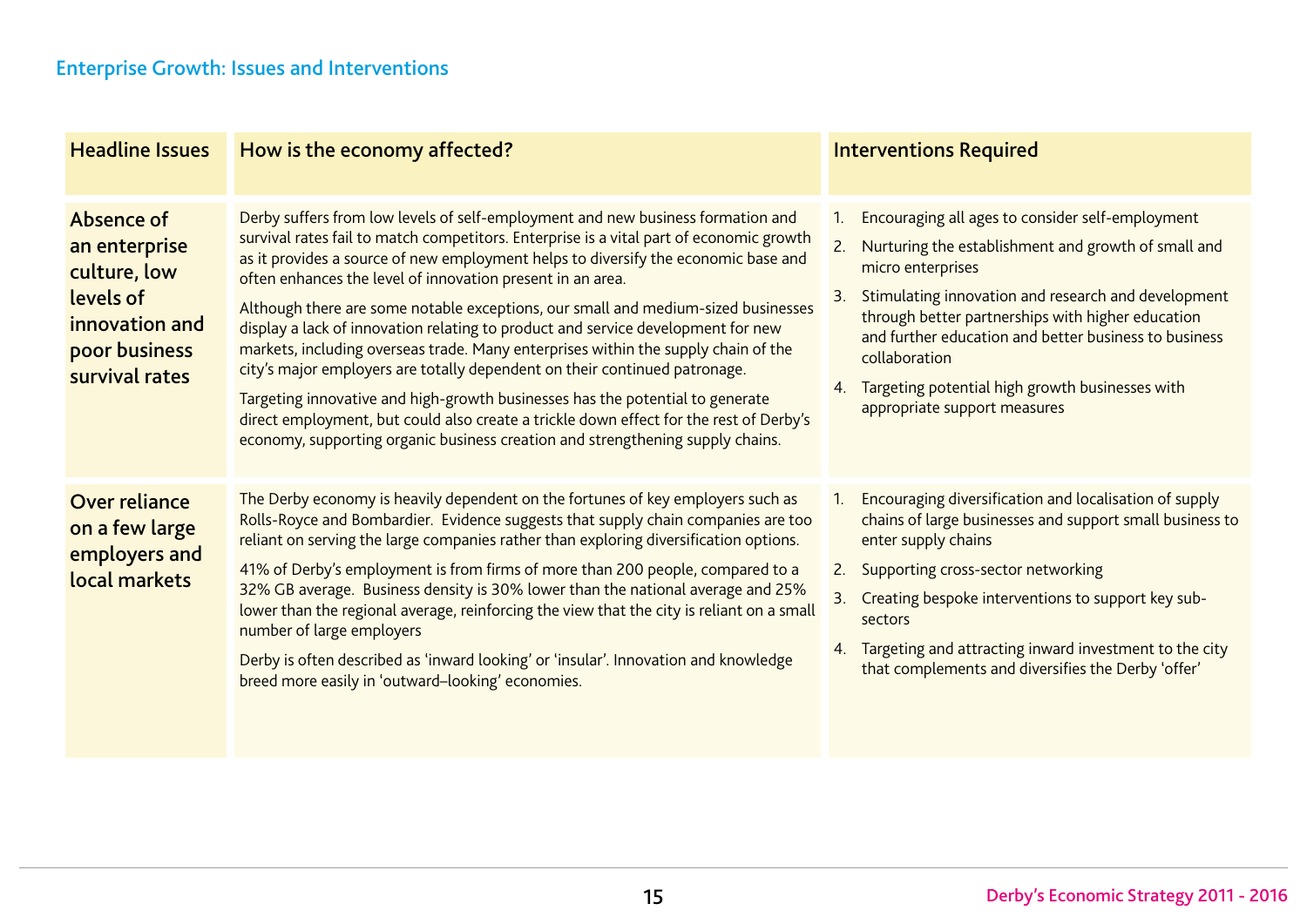| Poor range<br>(quality and<br>size) of office<br>stock in city<br>centre        | Despite existing planning permissions for new offices, the city centre has a relatively<br>poor range and quality of office stock, which has impacted on business investment. A<br>vibrant commercial office market within the city centre will attract new investment,<br>increase footfall and spending and encourage further retail and food and drink<br>businesses.<br>The Housing Market Area Employment Land Review (BE Group, 2008) and Private<br>Sector Offices End Users Study (CBRE, 2009) both suggested that further out-of-<br>centre office development should be resisted to bring about an improved investment<br>proposition for the city centre. | Stimulating high-quality development schemes through<br>appropriate incentives (where financial viability is<br>marginal) and promotional activities<br>2. Continuing improvements to the civic spaces and streets<br>within the city centre and district centres<br>Reviewing the office location policy through the Local<br>3.<br>Development Framework process                    |
|---------------------------------------------------------------------------------|----------------------------------------------------------------------------------------------------------------------------------------------------------------------------------------------------------------------------------------------------------------------------------------------------------------------------------------------------------------------------------------------------------------------------------------------------------------------------------------------------------------------------------------------------------------------------------------------------------------------------------------------------------------------|---------------------------------------------------------------------------------------------------------------------------------------------------------------------------------------------------------------------------------------------------------------------------------------------------------------------------------------------------------------------------------------|
| <b>Restricted</b><br>supply of<br>developable<br>land for<br>employment<br>uses | The Derby HMA Employment Land Review (2007) revealed that Derby had an over<br>supply of some 88 hectares of land appropriate for employment uses (B1, B2 and<br>B8 uses), based on historic take up rates. Despite this, there is a lack of immediately<br>available sites. A large amount of the remaining employment land supply is<br>constrained by issues such as the absence of essential infrastructure (greenfield<br>sites), contamination (brownfield sites) and flood risk (blue corridor).                                                                                                                                                              | Assist site owners in bringing forward, in appropriate<br>1.<br>phasing wherever possible, employment land for<br>developments that complement the city 'offer'<br>Investigating and utilising financial mechanisms to<br>2.<br>support the provision of infrastructure and to tackle site<br>constraints such as the Community Infrastructure Levy<br>and Tax Incremental Financing. |

#### Performance Measures

The success of this strategic driver will be gauged by the following measures of performance:

- Increased survival (at 1 year and 3 years) and growth of enterprise (measured by turnover, profit and employment)
- Increased net jobs created
- Increased entrepreneurship in all age groups
- Annual qualitative survey of impact of business support measures
- Increased businesses and jobs attracted to Derby by inward investment promotion and account management service
- Increased patents registered by Derby companies
- Growth in Grade A office rentals in the city centre.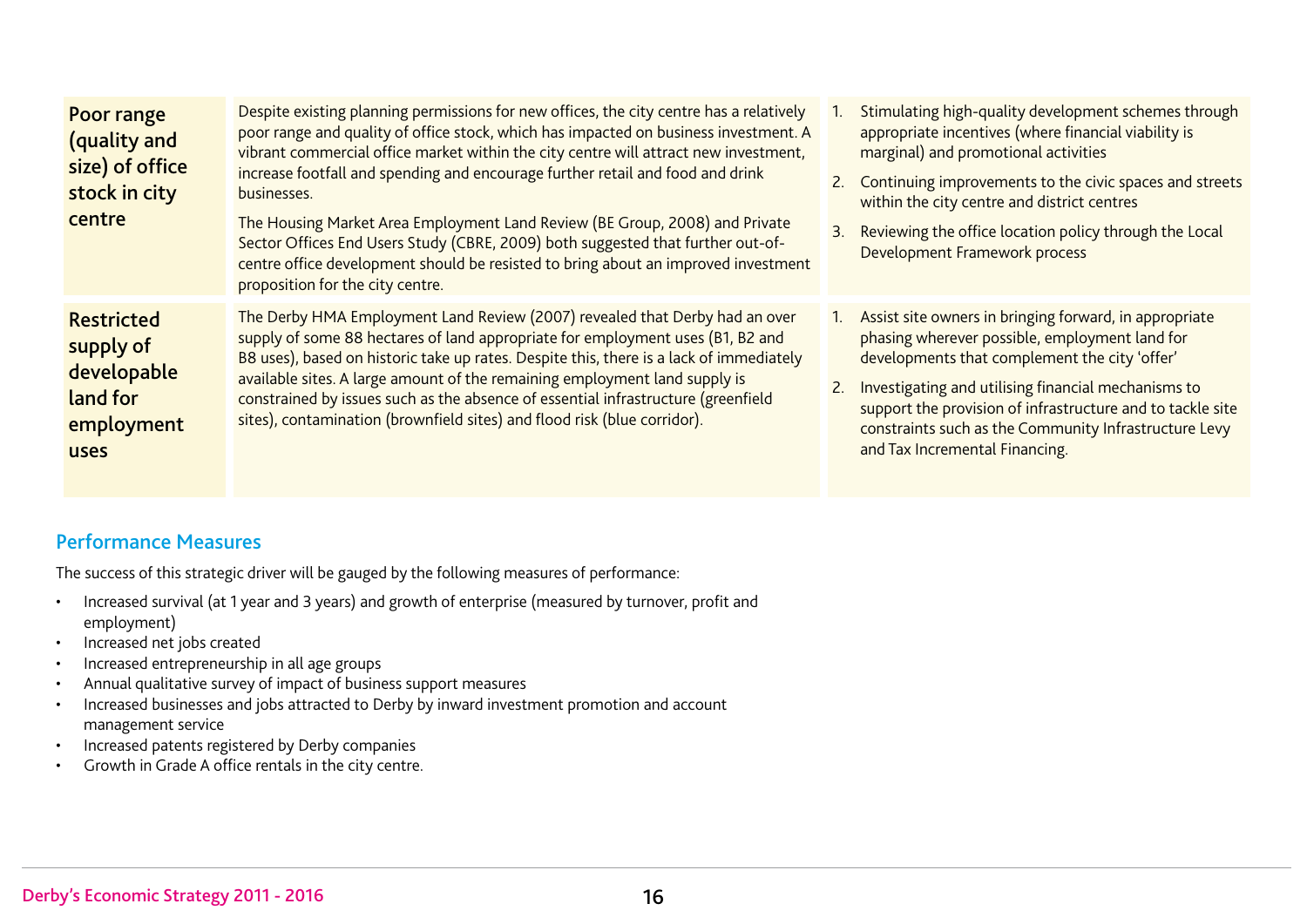### **Ensuring workforce skills match business needs**

### **Context**

Wage levels of people working in Derby are the highest of any city outside London and the South East, yet a high proportion of residents suffer from skills deficiencies and there are pockets of long-standing deprivation. More than a quarter of the city's population have qualifications at NVQ Level 4 or above, yet 18% have no qualifications. Despite the presence of highly-skilled jobs in the city, more than one in five of Derby businesses has reported skills gaps in their workforce. These conflicting issues must be tackled to maximise the opportunities that exist from a high-value economy.

This Strategy seeks to ensure workforce skills match business needs by:

- addressing barriers to employment
- aligning supply and demand of skills
- influencing young people's career aspirations

More employment and higher skills will lead to:

- an increase in the quality and supply of labour to the workplace
- a more productive economy, and
- greater well-being for Derby residents

The underlying ethos is to create Derby jobs for Derby residents.

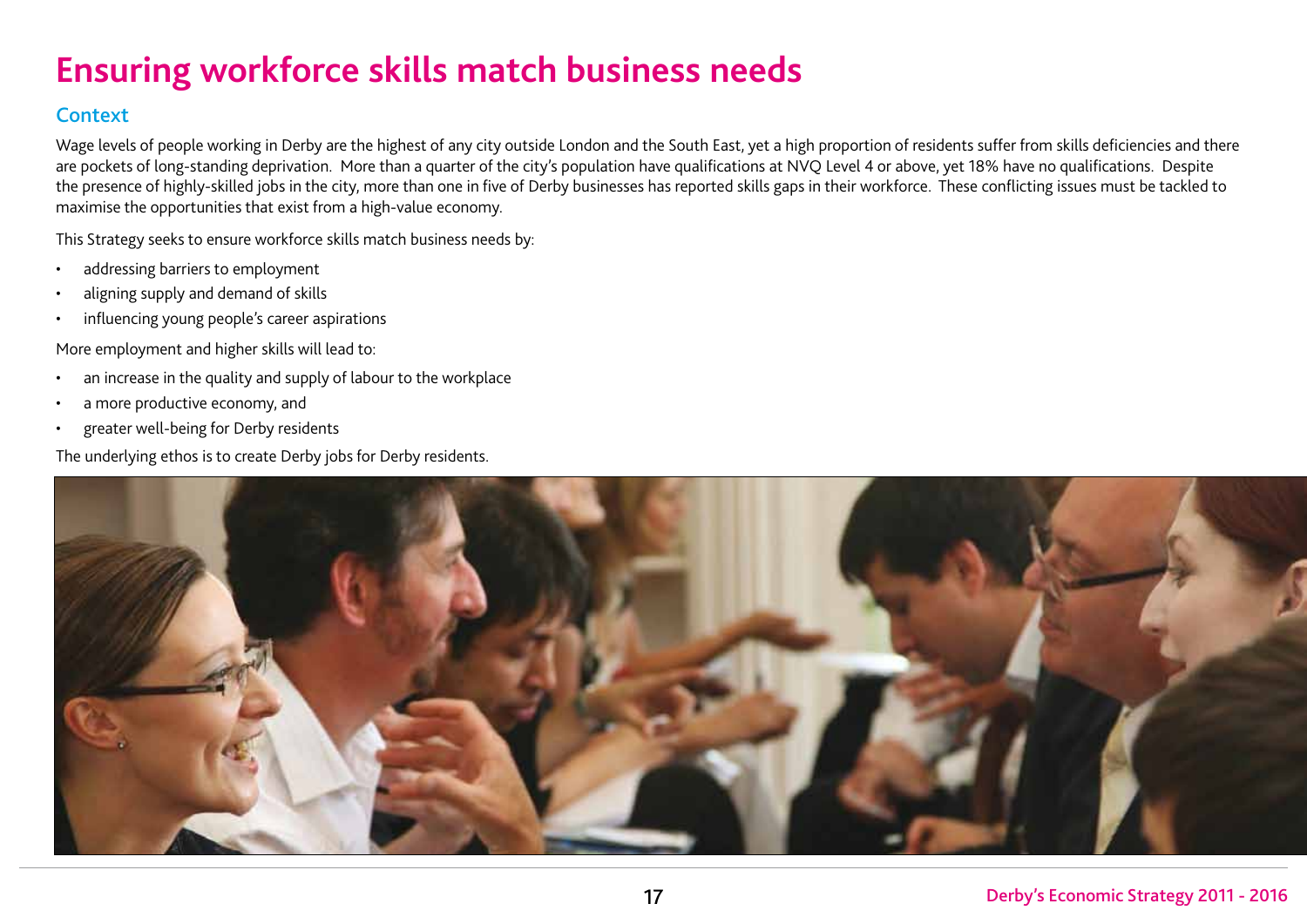### Employment and Skills: Issues and Interventions

| <b>Headline Issues</b>                                                                                      | How is the economy affected?                                                                                                                                                                                                                                                                                                                                                                                                                                                                                                                     | <b>Interventions Required</b>                                                                                                                                                                                                                                                                                                                                                                                                                                    |
|-------------------------------------------------------------------------------------------------------------|--------------------------------------------------------------------------------------------------------------------------------------------------------------------------------------------------------------------------------------------------------------------------------------------------------------------------------------------------------------------------------------------------------------------------------------------------------------------------------------------------------------------------------------------------|------------------------------------------------------------------------------------------------------------------------------------------------------------------------------------------------------------------------------------------------------------------------------------------------------------------------------------------------------------------------------------------------------------------------------------------------------------------|
| Pockets of<br>worklessness<br>within communities<br>as a result of<br>significant barriers<br>to employment | Despite the high wage levels that exist in the Derby workforce there are 1.<br>pockets of long-standing deprivation, worklessness and low wages in<br>some of the city's communities.<br>Inter-generational worklessness is a major problem in the deprived<br>wards and contributes to continued lack of aspiration and low self<br>esteem. These factors can prevent people from getting a job and<br>engaging with the local economy.                                                                                                         | Researching barriers to employment in the three most deprived<br>wards and develop an action plan to eliminate them<br>2. Supporting opportunities for entry-level employment by ensuring<br>training is provided that meets the needs of employers<br>Using planning processes to provide recruitment and training<br>3.<br>opportunities for Derby residents<br>4. Co-ordinating work experience placement activities within the<br>main employers in the city |
| <b>Businesses suffer</b><br>from skills gaps                                                                | According to the National Employment and Skills Survey (NESS 2009),<br>almost a quarter of businesses in Derby are affected by skills gaps.<br>Derby businesses suffer more than those in the East Midlands and<br>England as a whole. These skills gaps affect the competitiveness of<br>firms and restrict innovation and productivity.<br>The Demand for Skills in Derby and Derbyshire research highlighted the<br>fact that skills and qualifications are different things. Businesses require<br>skilled staff as well as qualified staff. | Liaising closely with key business sectors to understand medium<br>$\overline{1}$<br>and longer term skills needs<br>Influencing training provision to meet employer needs<br>2.                                                                                                                                                                                                                                                                                 |
| Young people are<br>unprepared for the<br>world of work                                                     | Businesses are reporting that many young people applying for jobs<br>and attending interviews do not have the necessary skills to secure<br>employment.                                                                                                                                                                                                                                                                                                                                                                                          | Developing close working relationships with the Children<br>-1.<br>and Young People networks and partnerships to improve the<br>information available to young people about career opportunities<br>in Derby<br>Developing and delivering programmes to embed enterprise in<br>schools.                                                                                                                                                                          |

### Performance Measures

The success of this theme of the strategy will be gauged by the following measures of performance:

- Reduced number of Job Seekers Allowance claimants
- Reduced number of businesses reporting skills gaps
- Increase number of graduates staying in Derby
- Reduced NEET (not in education, employment or training) figures.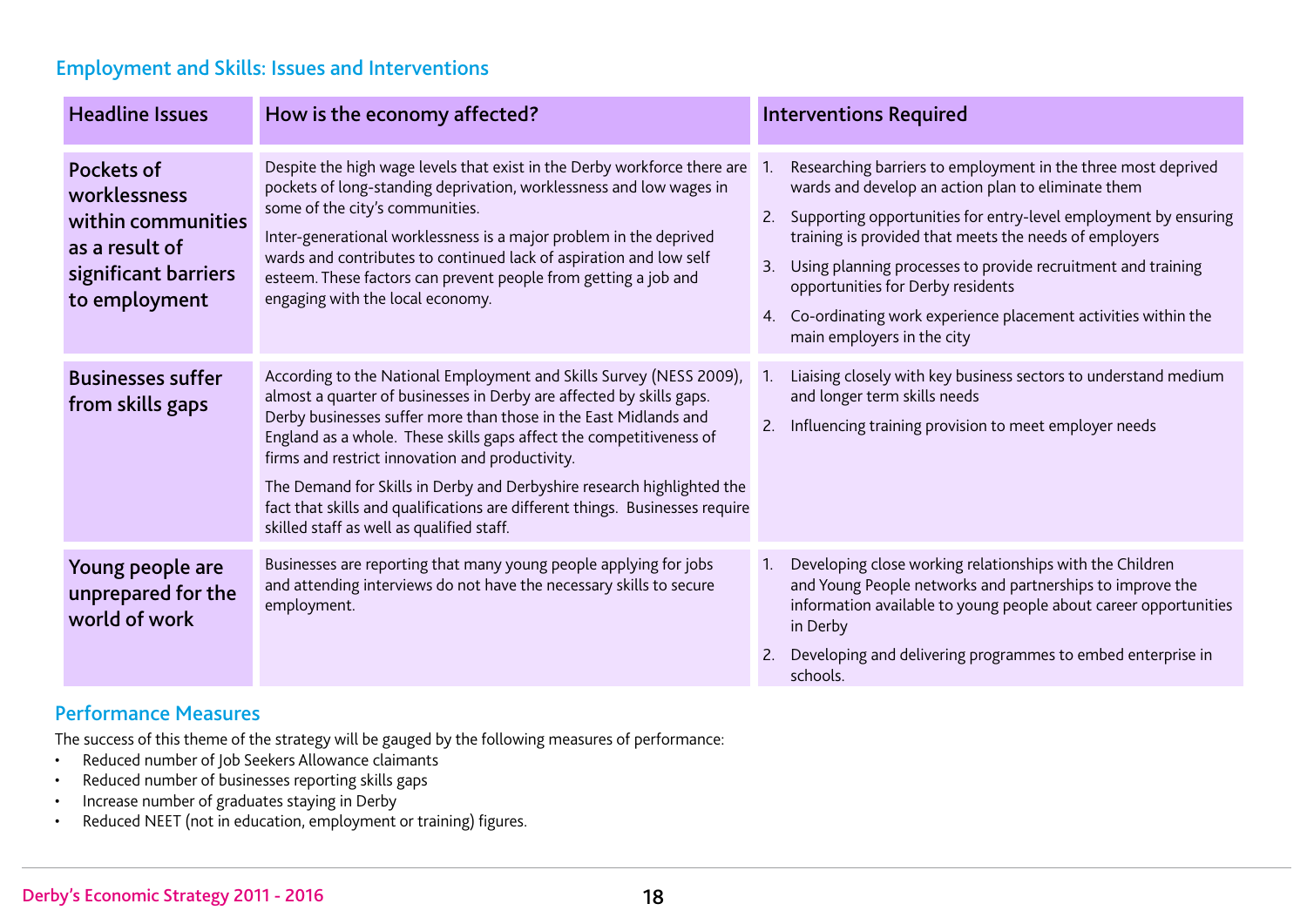# **Maximising quality of life in Derby**

### **Context**

The 2008 Place Survey shows Derby residents have a poorer impression of the local quality of life than the England average. To attract and retain the highly-skilled workers that Derby businesses require, the city must offer high-quality and affordable leisure and cultural services, a high-quality built and natural environment, and housing of sufficient quality.

Economic development must also be set in the context of long-term sustainability. Derby has aspirations to continue to grow its economy as well as pursuing the opportunities associated with the low carbon agenda. Our challenge is to balance the need for increased competitiveness and increased job opportunities with the need to reduce carbon emissions and tackle the effects of climate change.

This Strategy seeks to maximise the quality of life in Derby by:

- reinforcing cultural and leisure facilities and the city's infrastructure
- pursuing low carbon economy opportunities
- developing a vibrant city centre
- realising the potential of Derby's heritage and tourism assets

Success in these areas will help to generate future employment and productivity growth through a more vibrant, attractive and sustainable city.

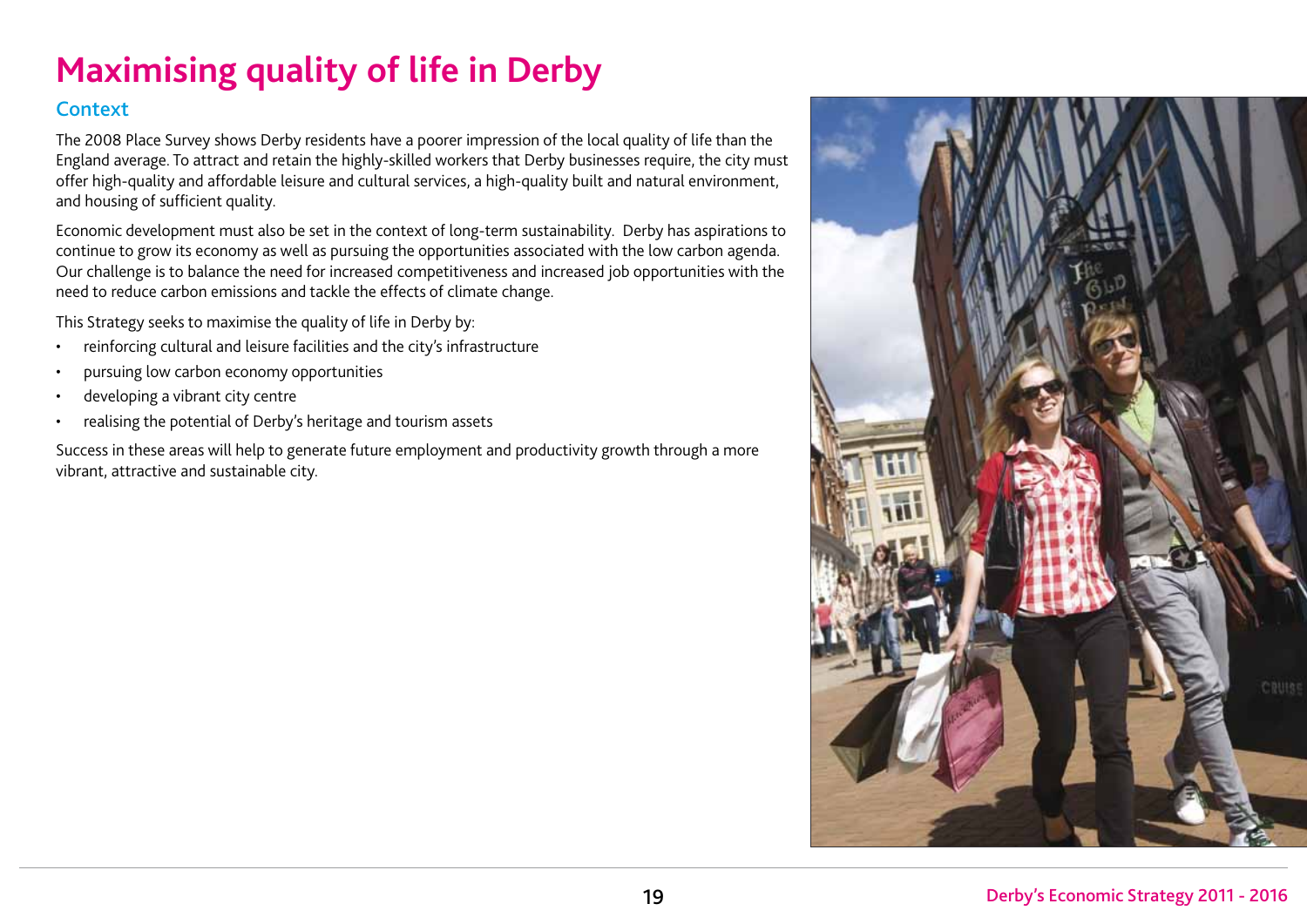### Quality of Life: Issues and Interventions

| <b>Headline Issues</b>                                                                                                                     | How is the economy affected?                                                                                                                                                                                                                                                                                                                                                                                                                                                                                                                                                                                                                                                                                                                               | <b>Interventions Required</b>                                                                                                                                                                                                                                                                                                                                                                                                                                      |
|--------------------------------------------------------------------------------------------------------------------------------------------|------------------------------------------------------------------------------------------------------------------------------------------------------------------------------------------------------------------------------------------------------------------------------------------------------------------------------------------------------------------------------------------------------------------------------------------------------------------------------------------------------------------------------------------------------------------------------------------------------------------------------------------------------------------------------------------------------------------------------------------------------------|--------------------------------------------------------------------------------------------------------------------------------------------------------------------------------------------------------------------------------------------------------------------------------------------------------------------------------------------------------------------------------------------------------------------------------------------------------------------|
| <b>Perceptions of Derby as</b><br>a place to live and work<br>are critical to investment<br>decisions                                      | The Shifting Gears report (Centre for Cities, October 2010) highlighted<br>that while the demand for labour is the most important factor in attracting<br>highly-skilled workers, it is also necessary for the city to offer high-quality<br>and affordable leisure and cultural services and a high-quality built and<br>natural environment.<br>The report suggests that to attract high-skilled residents to the city, housing<br>developments must offer inside and outside space. Additional benefits from<br>persuading higher-income families to live closer to the centre, include less<br>pressure on transport infrastructure, reduced impact on environment, and<br>wealth retention as Derby's workers spend earnings in the city's core area. | Pursuing the creation of the Castleward Urban<br>1.<br>Village between the city centre and rail station.<br>Maximising the economic and community benefits<br>2.<br>arising from the proposed new 50 metre pool and the<br>outdoor velodrome and events arena<br>3.<br>Lobbing for further enhancements to transport<br>infrastructure<br>4. Continue to integrate quality public realm and public<br>art work into all major city centre developments             |
| <b>Vacant and derelict sites</b><br>and under-used buildings<br>and civic spaces prevail<br>within the city centre and<br>district centres | A vibrant, exciting and attractive city centre is crucial for any city. Derby's<br>city centre has experienced a period of rapid change over the last decade.<br>Much of this change has been positive but more remains to be done.<br>Several large development sites remain in a derelict state, the city's night-<br>time economy is heavily dependent upon young people drinking and the<br>quality of public spaces and thoroughfares is mixed.                                                                                                                                                                                                                                                                                                       | Bringing forward plans to realise the redevelopment<br>$1_{\cdot}$<br>of the Becketwell area<br>2. Continuing to implement the Night-time Economy<br><b>Strategy to bring Purple Flag status</b><br>3. Further improving the civic spaces and streets within<br>the city centre and district centres<br>4. Promoting riverside developments and the river as<br>leisure infrastructure<br>5. Continuing improvements to the environment of the<br>district centres |
| <b>Help Derby realise</b><br>opportunities in terms of<br>emerging technologies<br>and 'green jobs'                                        | There are increasing legal, moral and economic reasons for moving towards<br>a low-carbon economy. 'Green jobs' exist across every sector. If Derby<br>does not fully understand the scale of opportunities, how these can be<br>maximised, and what the skill requirements are likely to be in relation to the<br>local economy, it will struggle to compete especially in relation to the Green<br>Deal.                                                                                                                                                                                                                                                                                                                                                 | Research the opportunities related to the low carbon<br>1.<br>economy and generate a contact database for the<br>low carbon business sector in Derby<br>2.<br>Promoting skills in low-carbon technologies through<br>business networks and by linking private sector<br>practice and innovation with university research<br>expertise                                                                                                                              |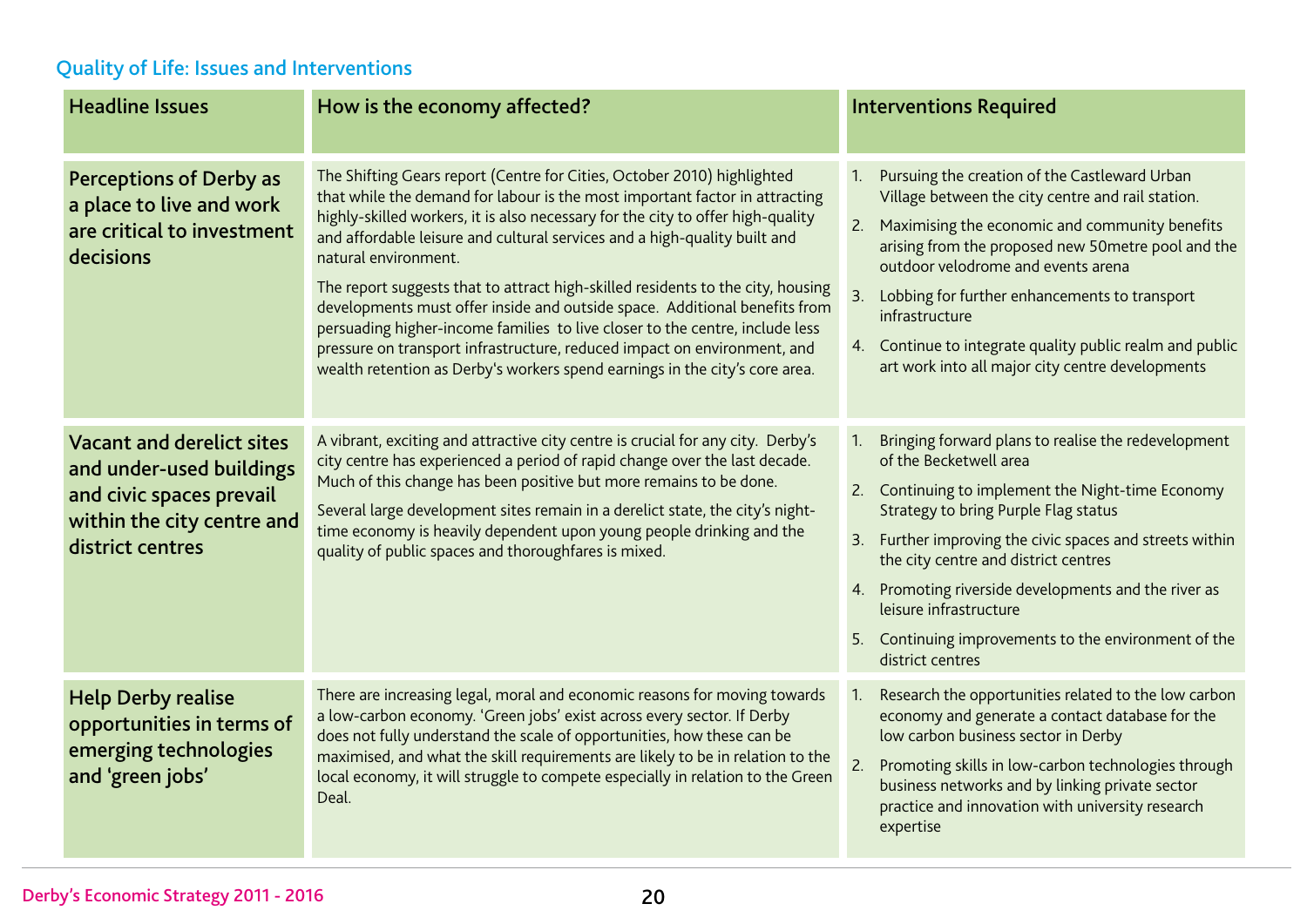| <b>Need to make Derby</b><br>communities more<br>resilient to increased<br>energy costs and better<br>adapted to climate<br>change | Climate change will impact on us all. There are major opportunities for<br>the city in reducing the impacts of climate change - through technological<br>developments within our key businesses (to reduce the impact on our<br>environment) and through improvements in transport, housing, ICT and<br>flood risk management.                                                                                                                                                                                                                                                                                                                                                                                                                                                                                                                                                                                                                                                                                                                                                                                                                                                                                                                                                                                                                                                                                                                                                                                                                                                                                                                                                       | 1. Promoting energy efficiency of properties through<br>adaption methods and feed in tariff schemes<br>Improving sustainable transport options through<br>2.<br>vehicle hire schemes and effective use of transport<br>interchanges<br>3. Pursue options for the blue corridor with the<br><b>Environment Agency</b>          |
|------------------------------------------------------------------------------------------------------------------------------------|--------------------------------------------------------------------------------------------------------------------------------------------------------------------------------------------------------------------------------------------------------------------------------------------------------------------------------------------------------------------------------------------------------------------------------------------------------------------------------------------------------------------------------------------------------------------------------------------------------------------------------------------------------------------------------------------------------------------------------------------------------------------------------------------------------------------------------------------------------------------------------------------------------------------------------------------------------------------------------------------------------------------------------------------------------------------------------------------------------------------------------------------------------------------------------------------------------------------------------------------------------------------------------------------------------------------------------------------------------------------------------------------------------------------------------------------------------------------------------------------------------------------------------------------------------------------------------------------------------------------------------------------------------------------------------------|-------------------------------------------------------------------------------------------------------------------------------------------------------------------------------------------------------------------------------------------------------------------------------------------------------------------------------|
| <b>Need to use World</b><br><b>Heritage Site status</b><br>and other heritage and<br>tourism assets as drivers<br>of the economy   | Derby has an impressive array of heritage assets, including being part of<br>a UNESCO World Heritage Site. The city's historic buildings, museum<br>collections, history of innovation, and its critical roles in the development<br>of railways and engineering provide a major resource for promoting the city<br>and the World Heritage Site.<br>There is significant potential to use historic buildings (many of which are<br>empty) for economic use, with resulting benefits of expanding the business<br>base, increasing employment and attracting visitors to the city.<br>The UK has the fifth largest tourism industry in the world, attracting<br>32 million overseas visitors a year. Domestic tourism offers significant<br>opportunities for economic growth as the UK currently under-performs<br>compared to other European countries. Tourism includes travel undertaken<br>for leisure, for business and whilst visiting friends and relatives (VFR).<br>Tourism spending is estimated to support 4,300 jobs in Derby and, due to<br>the nature of the industry, benefits very many smaller businesses.<br>Cities offer an enticing option for short domestic breaks and increasingly are<br>a focus for international VFR trips, which are an expanding market. In the<br>last three to four years, Derby city centre has witnessed the development of<br>almost 700 additional hotel rooms. Increasing competition has challenged<br>traditionally strong mid-week occupancy levels. Significant opportunities<br>remain to attract more business trade to Derby through conferencing and<br>more leisure visits through the trends for domestic short-breaks. | Finding new and sustainable economic uses for<br>$\overline{1}$ .<br>under-used heritage assets<br>2.<br>Delivering a major new visitor attraction at the Silk<br>Mill<br>Delivery of the Darley Abbey Regeneration Strategy<br>3.<br>Implementing the Visitor Economy Strategy<br>4.<br>including new promotional campaigns. |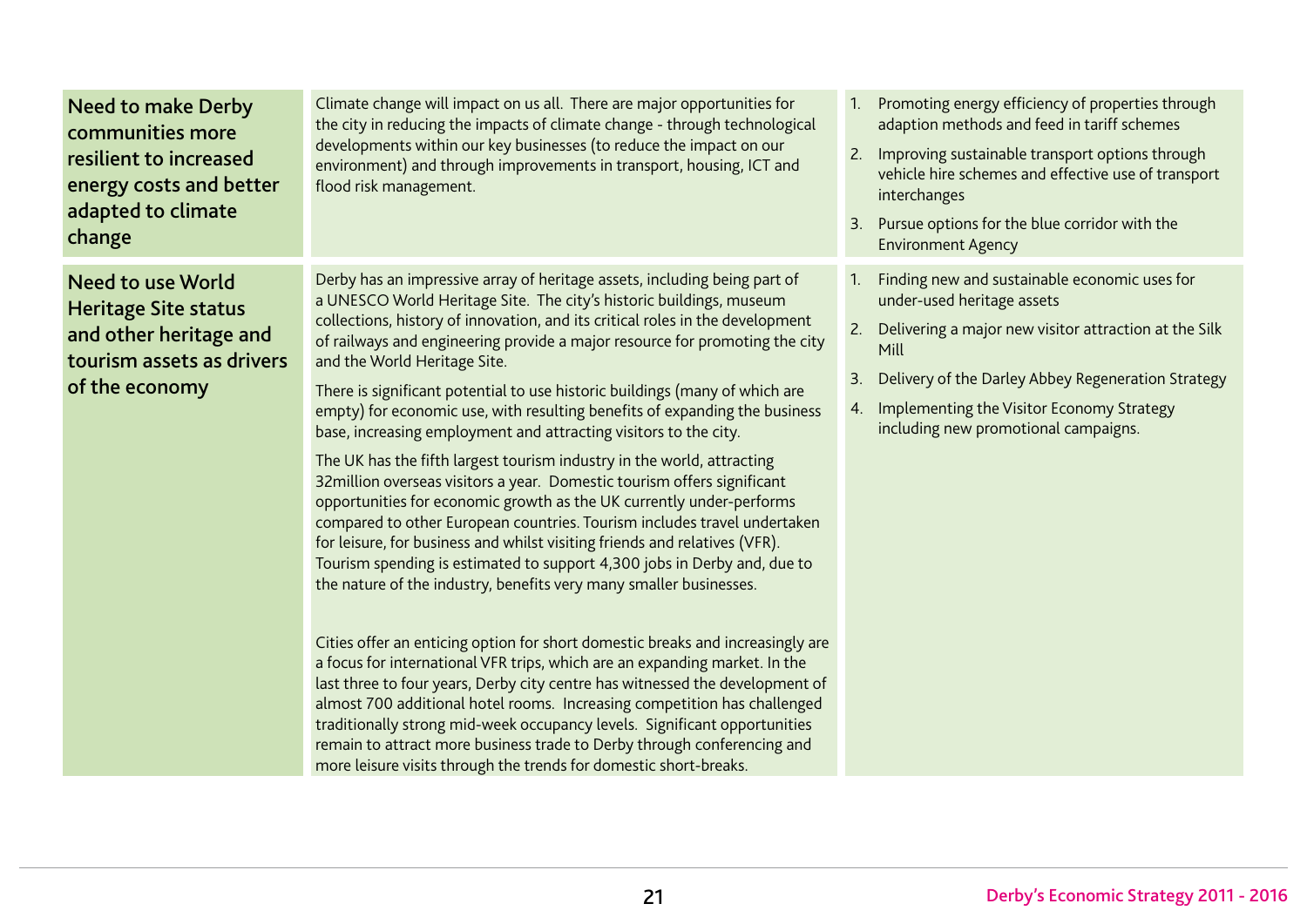### Need to increase workforce productivity and maximise the economic benefits of health spending

Absence from work through ill health is a serious drain on economic productivity. Nationally, 2.6 million people are currently claiming incapacity benefits – with 600,000 coming on to the benefit each year – while 1.4 million people aged 50 to 59 have already retired due to ill-health.

Absence has further health implications too - the longer someone is out of work due to ill-health, the lower their chance of getting back into work. Evidence shows that:

- If people are off sick for six months, they have an 80% chance of being off for five years
- 90% of people making a claim for incapacity benefits expect to return to work, but if they claim for two years or more, they are more likely to retire or die than return to work.

The Confederation of British Industry has estimated that 175 million working days were lost last year to sickness absence, at a cost to the economy of £13 billion. By addressing health, work and well-being we can make a real and substantial difference to the health of individuals and the cost to businesses and the economy.

- 1. Improvement in sickness absence levels through increasing the number of employers engaged in occupational health services and workplace based health improvement programmes
- 2. Development of a multi-agency health and work strategy

#### Performance Measures

The success of this theme of the strategy will be gauged by the following measures of performance:

- Delivery of City Centre Regeneration Framework milestones and targets
- Provision of quality housing
- Improved condition & reduced numbers of derelict sites and buildings
- Improved perceptions of quality of life indicators, such as provision of culture and the built and natural environment
- Increased footfall at our retail, leisure and tourism venues
- Improved resource efficiency in residential and commercial property
- Reduced number of listed buildings on the "At Risk" register
- Reduced levels of sickness absence in the city.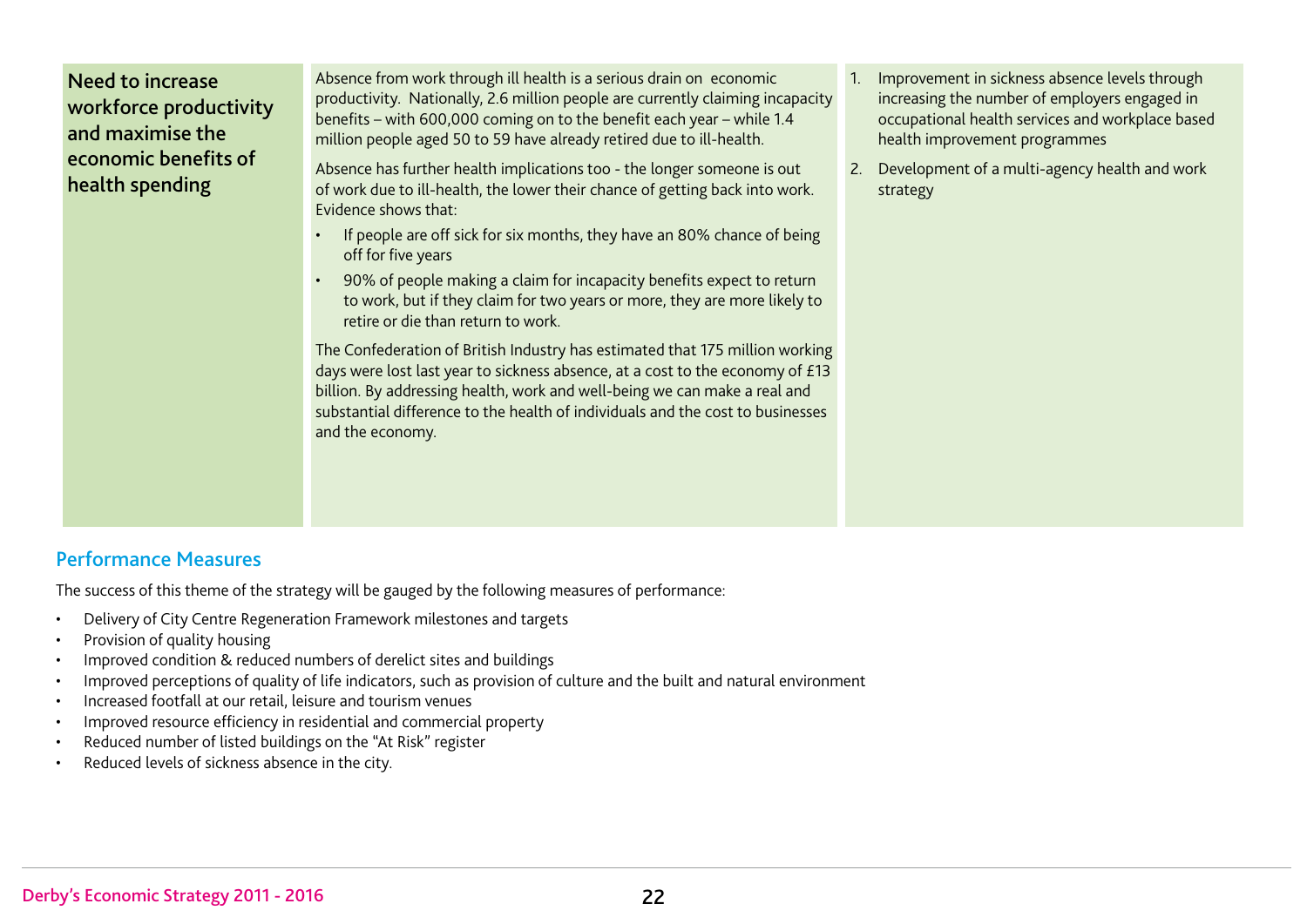# **Delivery of the strategy**

The Derby Renaissance Board is the strategic lead for economic regeneration in the city. This is a private sector led board, supported by Derby City Council and other partners, that works to achieve economic prosperity.

Three delivery groups report to the DRB and each of these has responsibility for a Delivery Plan that describe the interventions in more detail (what, who, when, how). These Delivery Plans are available separately.

Diagram 5 – Delivery Arrangements

| <b>Strategic driver:</b>                          | <b>DRB Delivery Group:</b>         |
|---------------------------------------------------|------------------------------------|
| Creating a culture where business<br>thrives      | <b>Enterprise Growth Board</b>     |
| Ensuring workforce skills match<br>business needs | <b>Employment and Skills Board</b> |
| Maximising quality of life                        | Quality of Life Board              |